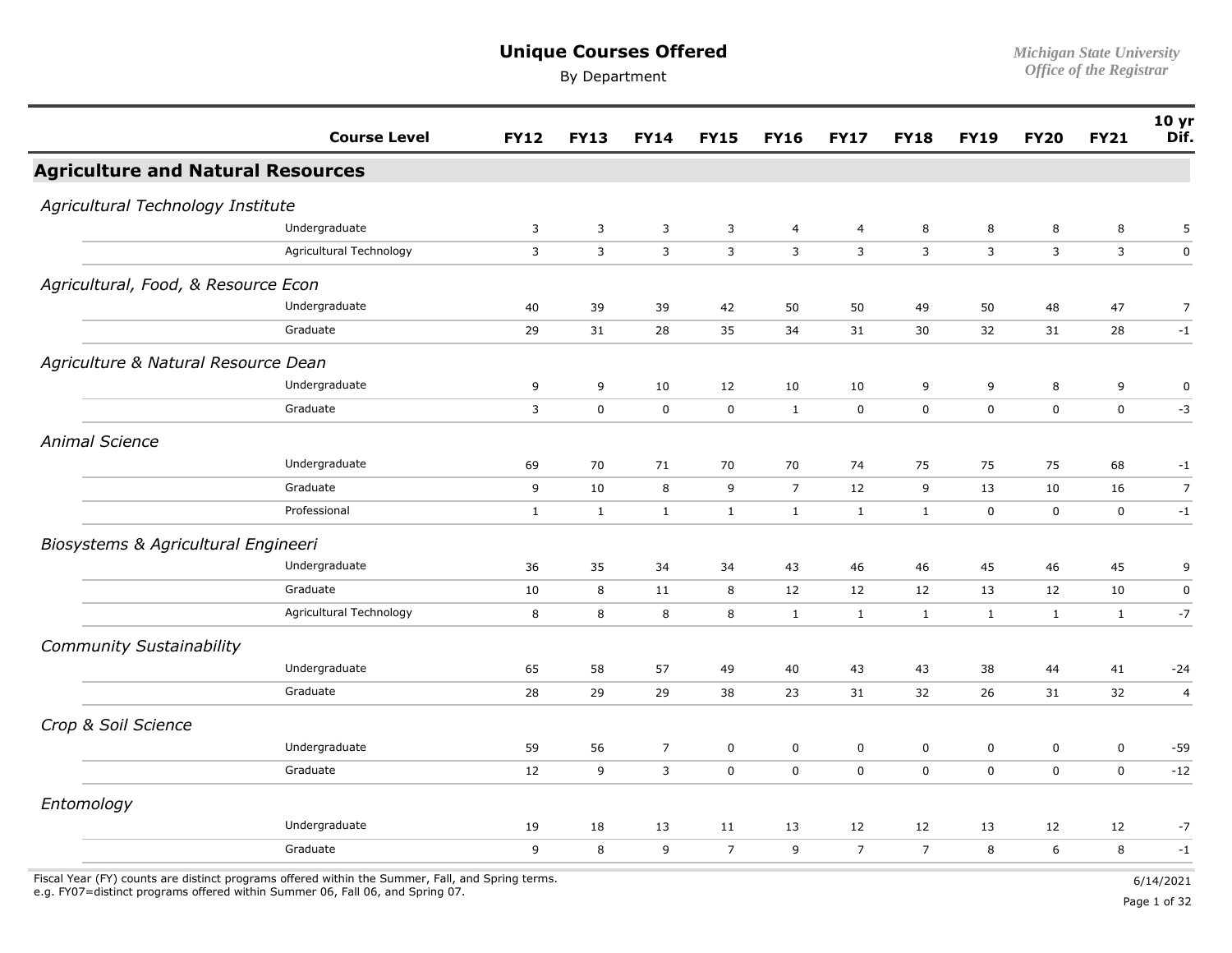By Department

|                                          | <b>Course Level</b>       | <b>FY12</b>                | <b>FY13</b>              | <b>FY14</b>    | <b>FY15</b> | <b>FY16</b> | <b>FY17</b> | <b>FY18</b> | <b>FY19</b> | <b>FY20</b> | <b>FY21</b> | 10 <sub>yr</sub><br>Dif. |
|------------------------------------------|---------------------------|----------------------------|--------------------------|----------------|-------------|-------------|-------------|-------------|-------------|-------------|-------------|--------------------------|
|                                          |                           |                            |                          |                |             |             |             |             |             |             |             |                          |
| Fisheries & Wildlife                     |                           |                            |                          |                |             |             |             |             |             |             |             |                          |
|                                          | Undergraduate             | 56                         | 52                       | 54             | 46          | 50          | 43          | 52          | 38          | 42          | 29          | $-27$                    |
|                                          | Graduate                  | 17                         | 17                       | 20             | 22          | 20          | 15          | 16          | 17          | 15          | 17          | $\pmb{0}$                |
| Food Science & Human Nutrition           |                           |                            |                          |                |             |             |             |             |             |             |             |                          |
|                                          | Undergraduate             | 45                         | 45                       | 45             | 47          | 47          | 55          | 52          | 51          | 58          | 63          | 18                       |
|                                          | Graduate                  | 17                         | 26                       | 30             | 31          | 28          | 29          | 30          | 27          | 33          | 32          | 15                       |
| Forestry                                 |                           |                            |                          |                |             |             |             |             |             |             |             |                          |
|                                          | Undergraduate             | 23                         | 19                       | 17             | 22          | 23          | 23          | 23          | 22          | 29          | 30          | $\overline{7}$           |
|                                          | Graduate                  | 10                         | 15                       | 13             | 14          | 10          | 11          | 12          | 12          | 14          | 13          | $\overline{3}$           |
| Horticulture                             |                           |                            |                          |                |             |             |             |             |             |             |             |                          |
|                                          | Undergraduate             | 53                         | 56                       | 48             | 46          | 46          | 52          | 52          | 54          | 49          | 48          | $-5$                     |
|                                          | Graduate                  | 12                         | 35                       | 18             | 32          | 17          | 24          | 13          | 22          | 14          | 21          | 9                        |
| Packaging                                |                           |                            |                          |                |             |             |             |             |             |             |             |                          |
|                                          | Undergraduate             | 21                         | 23                       | 22             | 22          | 21          | 22          | 19          | 22          | 22          | 24          | 3                        |
|                                          | Graduate                  | 17                         | 14                       | 19             | 17          | 19          | 15          | 16          | 14          | 16          | 13          | $-4$                     |
| Planning, Design, & Construction         |                           |                            |                          |                |             |             |             |             |             |             |             |                          |
|                                          | Undergraduate             | 66                         | 67                       | 63             | 65          | 64          | 63          | 64          | 63          | 64          | 63          | $-3$                     |
|                                          | Graduate                  | 33                         | 32                       | 31             | 23          | 28          | 28          | 30          | 29          | 27          | 29          | $-4$                     |
| Plant Pathology                          |                           |                            |                          |                |             |             |             |             |             |             |             |                          |
|                                          | Undergraduate             | 13                         | 10                       | $\overline{4}$ | 0           | 0           | $\mathbf 0$ | 0           | $\mathbf 0$ | $\mathbf 0$ | 0           | $-13$                    |
|                                          | Graduate                  | $\overline{7}$             | 11                       | 5              | 0           | $\mathbf 0$ | $\mathsf 0$ | $\mathsf 0$ | $\mathbf 0$ | $\mathbf 0$ | $\mathbf 0$ | $-7$                     |
|                                          |                           |                            |                          |                |             |             |             |             |             |             |             |                          |
| <b>Plant Soil and Microbial Sciences</b> |                           |                            |                          |                |             |             |             |             |             |             |             |                          |
|                                          | Undergraduate<br>Graduate | $\mathbf 0$<br>$\mathbf 0$ | $\mathsf 0$<br>$\pmb{0}$ | 69<br>20       | 67          | 75          | 74          | 75          | 77          | 78          | 80          | 80                       |
|                                          |                           |                            |                          |                | 18          | 21          | 18          | 21          | 16          | 20          | 16          | 16                       |
| Resource Development                     |                           |                            |                          |                |             |             |             |             |             |             |             |                          |
|                                          | Graduate                  | 4                          | $\overline{4}$           | 4              | 0           | $\pmb{0}$   | $\pmb{0}$   | $\mathbf 0$ | $\mathbf 0$ | $\mathbf 0$ | $\mathbf 0$ | $-4$                     |

e.g. FY07=distinct programs offered within Summer 06, Fall 06, and Spring 07. Page 2 of 32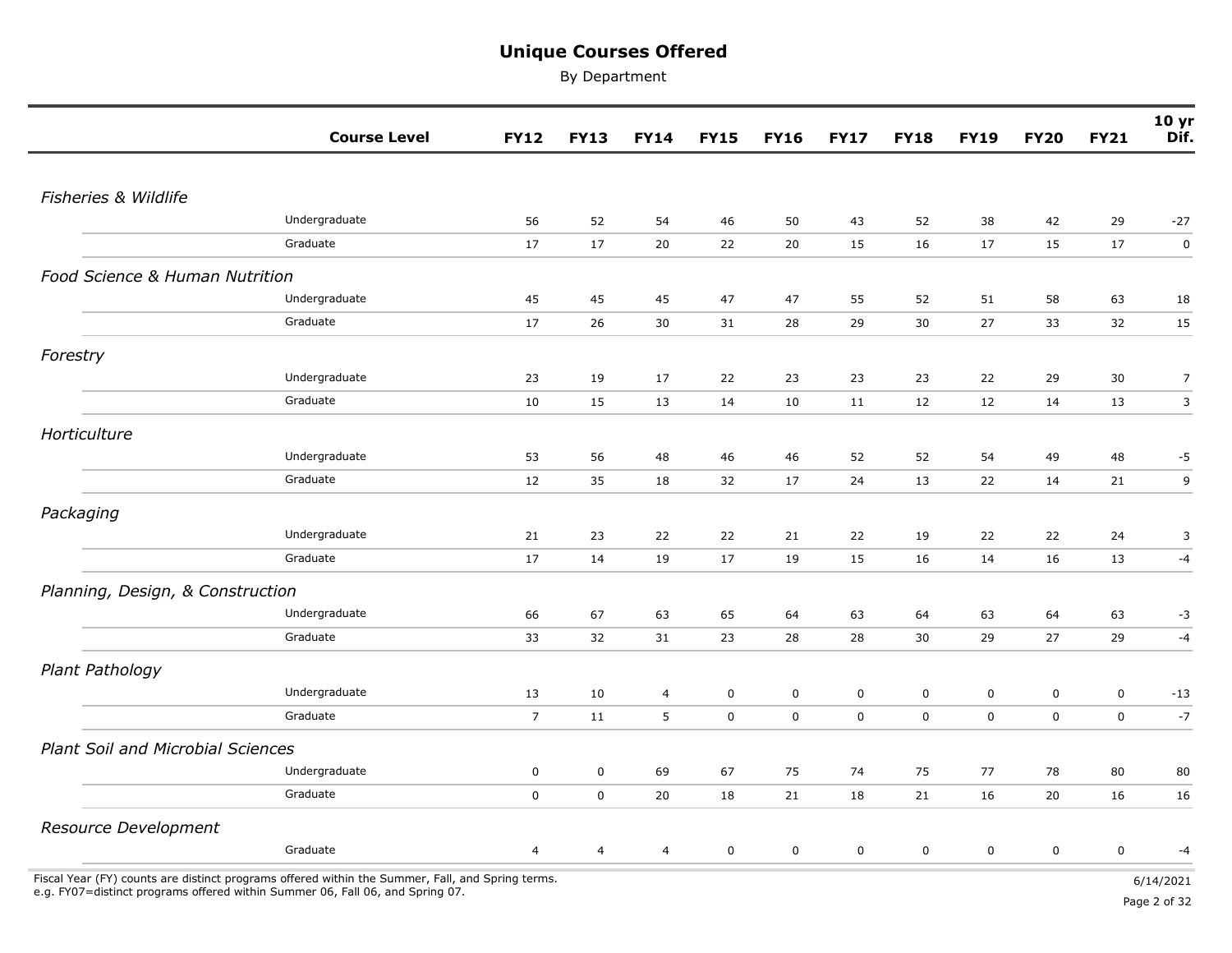| <b>Course Level</b>                              | <b>FY12</b> | <b>FY13</b> | <b>FY14</b> |     |     | <b>FY15 FY16 FY17</b> | <b>FY18</b> | <b>FY19</b> | <b>FY20</b> | <b>FY21</b> | 10 <sub>yr</sub><br>Dif. |
|--------------------------------------------------|-------------|-------------|-------------|-----|-----|-----------------------|-------------|-------------|-------------|-------------|--------------------------|
| <b>Total - Agriculture and Natural Resources</b> | 806         | 821         | 816         | 802 | 790 | 809                   | 812         | 798         | 816         | 806         | $\mathbf{o}$             |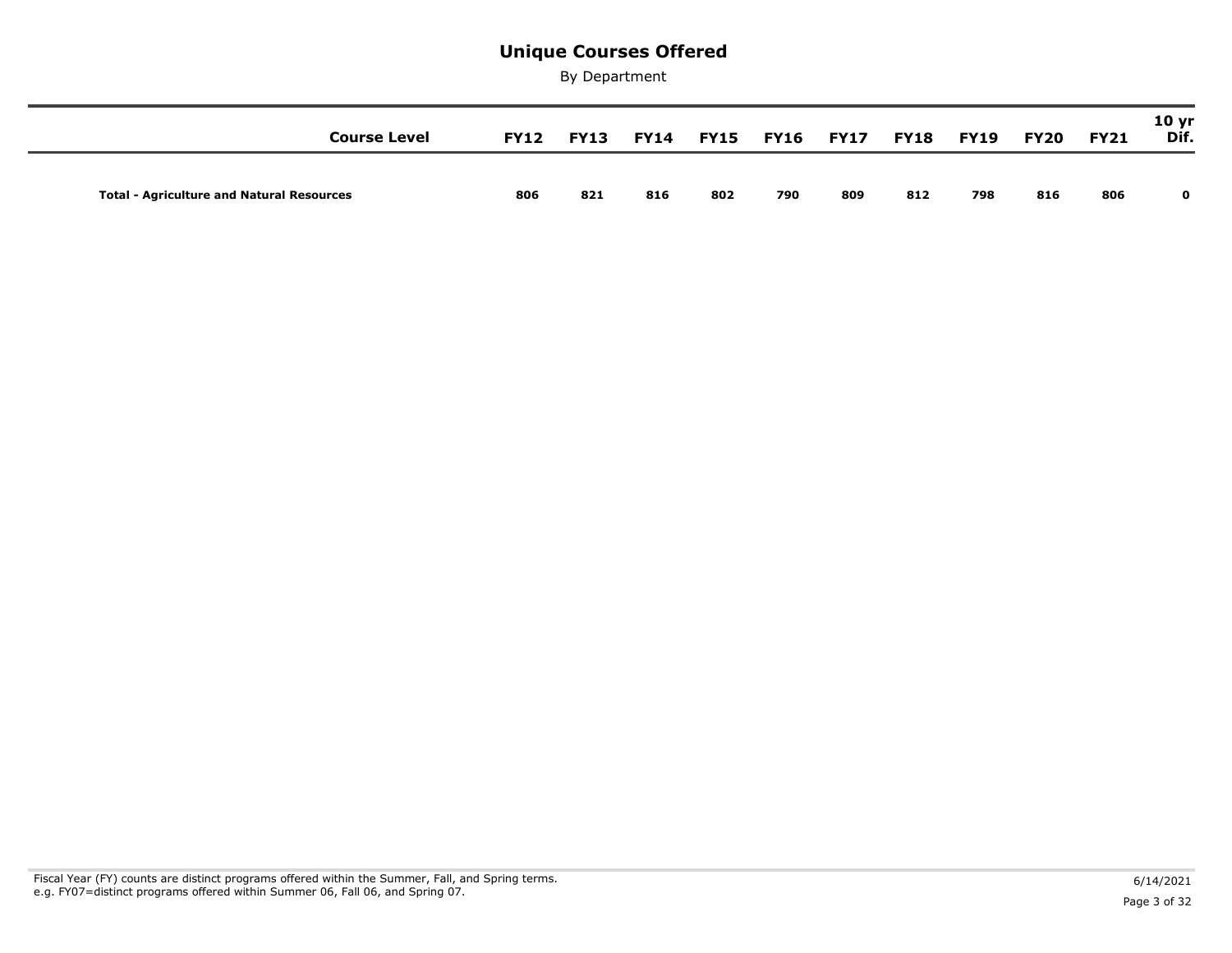|                                     | <b>Course Level</b>     | <b>FY12</b>  | <b>FY13</b>                                    | <b>FY14</b>  | <b>FY15</b>  | <b>FY16</b>  | <b>FY17</b>  | <b>FY18</b>  | <b>FY19</b>  | <b>FY20</b> | <b>FY21</b>                                                        | 10 <sub>yr</sub><br>Dif. |
|-------------------------------------|-------------------------|--------------|------------------------------------------------|--------------|--------------|--------------|--------------|--------------|--------------|-------------|--------------------------------------------------------------------|--------------------------|
|                                     |                         |              | <b>Unique Courses Offered</b><br>By Department |              |              |              |              |              |              |             | <b>Michigan State University</b><br><b>Office of the Registrar</b> |                          |
|                                     | <b>Course Level</b>     | <b>FY12</b>  | <b>FY13</b>                                    | <b>FY14</b>  | <b>FY15</b>  | <b>FY16</b>  | <b>FY17</b>  | <b>FY18</b>  | <b>FY19</b>  | <b>FY20</b> | <b>FY21</b>                                                        | 10 <sub>yr</sub><br>Dif. |
| <b>Arts and Letters</b>             |                         |              |                                                |              |              |              |              |              |              |             |                                                                    |                          |
| Art, Art History, and Design        |                         |              |                                                |              |              |              |              |              |              |             |                                                                    |                          |
|                                     | Undergraduate           | 113          | 110                                            | 103          | 107          | 109          | 110          | 103          | 108          | 111         | 103                                                                | $-10$                    |
|                                     | Graduate                | 10           | 9                                              | 11           | 10           | 12           | 11           | 11           | 10           | 15          | 16                                                                 | 6                        |
| Arts & Letters Dean                 |                         |              |                                                |              |              |              |              |              |              |             |                                                                    |                          |
|                                     | Undergraduate           | 38           | 41                                             | 38           | 48           | 54           | 67           | 71           | 62           | 63          | 66                                                                 | 28                       |
|                                     | Graduate                | 36           | 42                                             | 39           | 30           | 28           | 30           | 33           | 30           | 28          | 34                                                                 | $-2$                     |
| Ctr Integrative Std-Arts&Humanities |                         |              |                                                |              |              |              |              |              |              |             |                                                                    |                          |
|                                     | Undergraduate           | 24           | 25                                             | 26           | 26           | 26           | 25           | 27           | 27           | 27          | 27                                                                 | 3                        |
| English                             |                         |              |                                                |              |              |              |              |              |              |             |                                                                    |                          |
|                                     | Undergraduate           | 93           | 87                                             | 87           | 95           | 99           | 103          | 98           | 96           | 108         | 87                                                                 | -6                       |
|                                     | Graduate                | 11           | 11                                             | 12           | 11           | 12           | 9            | 12           | 12           | 14          | 15                                                                 | $\overline{a}$           |
|                                     | English Language Center | $\mathbf{1}$ | $\mathbf{1}$                                   | $\mathbf{1}$ | $\mathbf{1}$ | $\mathbf{1}$ | $\mathbf{1}$ | $\mathbf{1}$ | $\mathbf{1}$ | $\mathbf 0$ | $\mathbf 0$                                                        | $-1$                     |
| <b>History</b>                      |                         |              |                                                |              |              |              |              |              |              |             |                                                                    |                          |
|                                     | Graduate                | 0            | $\mathsf 0$                                    | $\mathbf{1}$ | 0            | $\mathbf 0$  | 0            | 0            | $\mathbf 0$  | $\mathsf 0$ | $\mathsf{O}$                                                       | 0                        |
| Linguistic, Languages and Cultures  |                         |              |                                                |              |              |              |              |              |              |             |                                                                    |                          |
|                                     | Undergraduate           | 142          | 138                                            | 145          | 149          | 151          | 162          | 161          | 170          | 168         | 164                                                                | 22                       |
|                                     | Graduate                | 41           | 38                                             | 39           | 51           | 50           | 49           | 53           | 52           | 53          | 52                                                                 | 11                       |
|                                     | English Language Center | 5            | 5                                              | 5            | 5            | 5            | 5            | 5            | 5            | 5           | 5                                                                  | 0                        |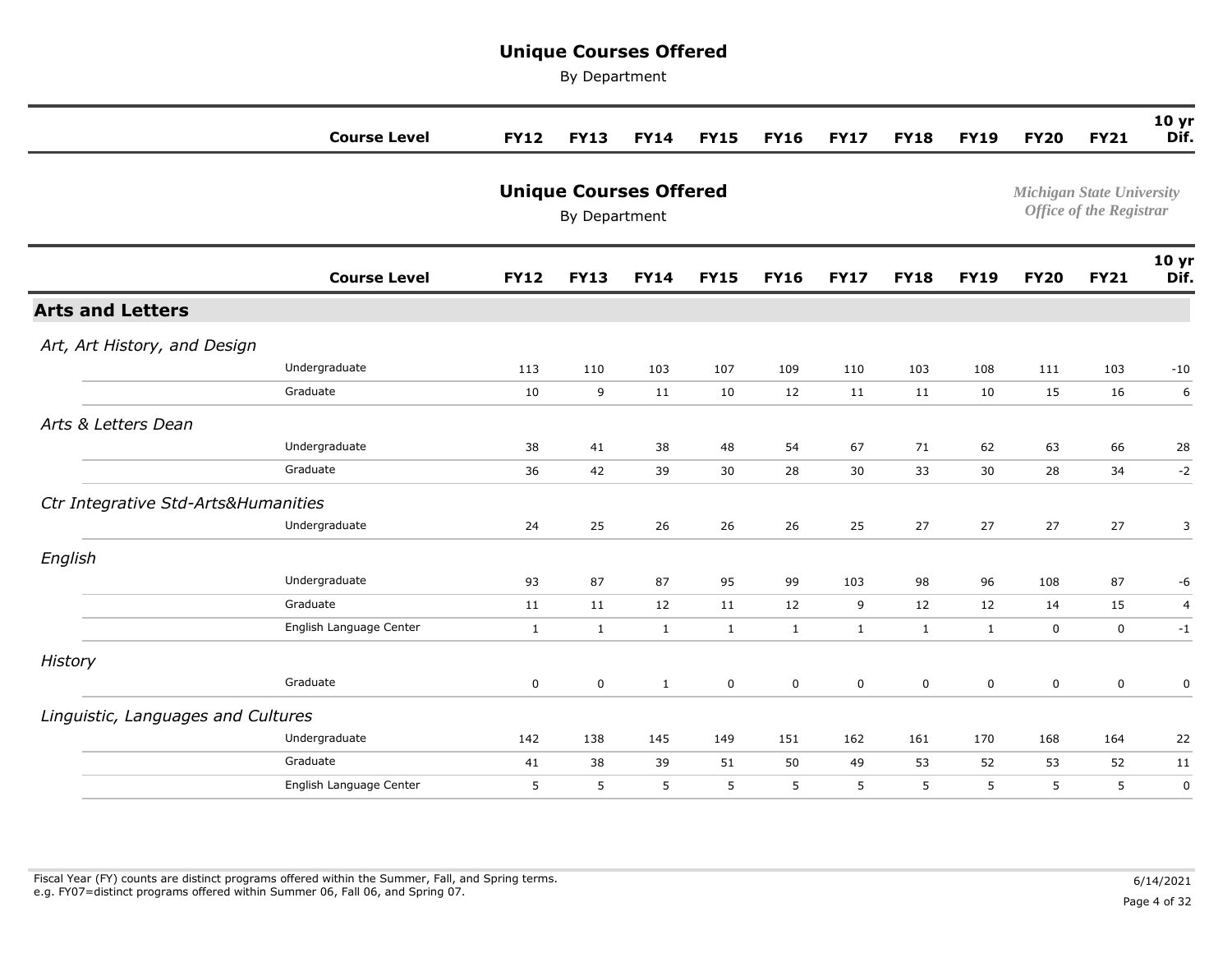|                                      | <b>Course Level</b> | <b>FY12</b>    | <b>FY13</b>    | <b>FY14</b>  | <b>FY15</b>  | <b>FY16</b>  | <b>FY17</b>    | <b>FY18</b>  | <b>FY19</b>  | <b>FY20</b>  | <b>FY21</b>  | 10 <sub>yr</sub><br>Dif. |
|--------------------------------------|---------------------|----------------|----------------|--------------|--------------|--------------|----------------|--------------|--------------|--------------|--------------|--------------------------|
|                                      |                     |                |                |              |              |              |                |              |              |              |              |                          |
| Philosophy                           |                     |                |                |              |              |              |                |              |              |              |              |                          |
|                                      | Undergraduate       | 38             | 43             | 37           | 38           | 37           | 43             | 32           | 30           | 36           | 40           | $\overline{2}$           |
|                                      | Graduate            | 11             | 11             | 12           | 12           | 11           | 10             | 10           | 10           | 11           | 9            | $-2$                     |
| Religious Studies                    |                     |                |                |              |              |              |                |              |              |              |              |                          |
|                                      | Undergraduate       | 27             | 27             | $30\,$       | 26           | 33           | 29             | 29           | 25           | 26           | 28           | 1                        |
|                                      | Graduate            | $\mathbf{1}$   | $\mathbf{1}$   | $\mathbf{1}$ | $\mathbf{1}$ | $\mathbf{1}$ | $\mathbf{1}$   | $\mathbf{1}$ | $\mathbf{1}$ | $\mathbf{1}$ | $\mathbf{1}$ | $\pmb{0}$                |
| Romance and Classical Studies        |                     |                |                |              |              |              |                |              |              |              |              |                          |
|                                      | Undergraduate       | 38             | 70             | 72           | 72           | 73           | 69             | 67           | 67           | 62           | 63           | 25                       |
|                                      | Graduate            | $\overline{7}$ | 16             | 15           | 20           | 20           | 21             | 21           | 19           | 22           | 22           | 15                       |
| Spanish and Portuguese               |                     |                |                |              |              |              |                |              |              |              |              |                          |
|                                      | Undergraduate       | 34             | 18             | $\mathsf 0$  | $\mathsf 0$  | $\mathbf 0$  | $\mathsf 0$    | 0            | $\mathbf 0$  | $\mathbf 0$  | $\mathsf 0$  | $-34$                    |
|                                      | Graduate            | 9              | $\overline{2}$ | $\mathbf 0$  | $\mathsf 0$  | $\mathbf 0$  | $\mathbf 0$    | 0            | $\mathbf 0$  | $\mathbf 0$  | $\mathbf 0$  | $-9$                     |
| Theatre                              |                     |                |                |              |              |              |                |              |              |              |              |                          |
|                                      | Undergraduate       | 50             | 51             | 49           | 43           | 46           | 50             | 49           | 51           | 55           | 50           | $\pmb{0}$                |
|                                      | Graduate            | 11             | 8              | 11           | 8            | 10           | 8              | 11           | 11           | 12           | 11           | $\mathsf 0$              |
| <b>Women's Studies</b>               |                     |                |                |              |              |              |                |              |              |              |              |                          |
|                                      | Undergraduate       | 9              | 11             | 10           | 12           | 14           | 12             | 11           | 14           | 13           | 14           | 5                        |
|                                      | Graduate            | $\mathbf{1}$   | $\mathbf{1}$   | $\mathbf{1}$ | $\mathbf{1}$ | $\mathbf{1}$ | $\overline{2}$ | $\mathbf{1}$ | 6            | $\mathbf{1}$ | 5            | $\overline{4}$           |
| Writing, Rhetoric, American Cultures |                     |                |                |              |              |              |                |              |              |              |              |                          |
|                                      | Undergraduate       | 33             | 37             | 35           | 39           | 37           | 31             | 32           | 32           | 29           | 30           | $-3$                     |
|                                      | Graduate            | $\mathbf 0$    | $\mathbf 0$    | $\mathbf{1}$ | $10\,$       | 15           | 15             | 14           | 15           | 13           | 18           | 18                       |
|                                      | Non - Credit        | $\mathbf{1}$   | $\mathbf{1}$   | $\mathbf{1}$ | $\mathbf{1}$ | $\mathbf{1}$ | $\mathbf{1}$   | $\mathbf{1}$ | $\mathbf{1}$ | $\mathbf{1}$ | $\mathbf{1}$ | $\pmb{0}$                |
| <b>Total - Arts and Letters</b>      |                     | 784            | 804            | 782          | 816          | 846          | 864            | 854          | 855          | 874          | 861          | 77                       |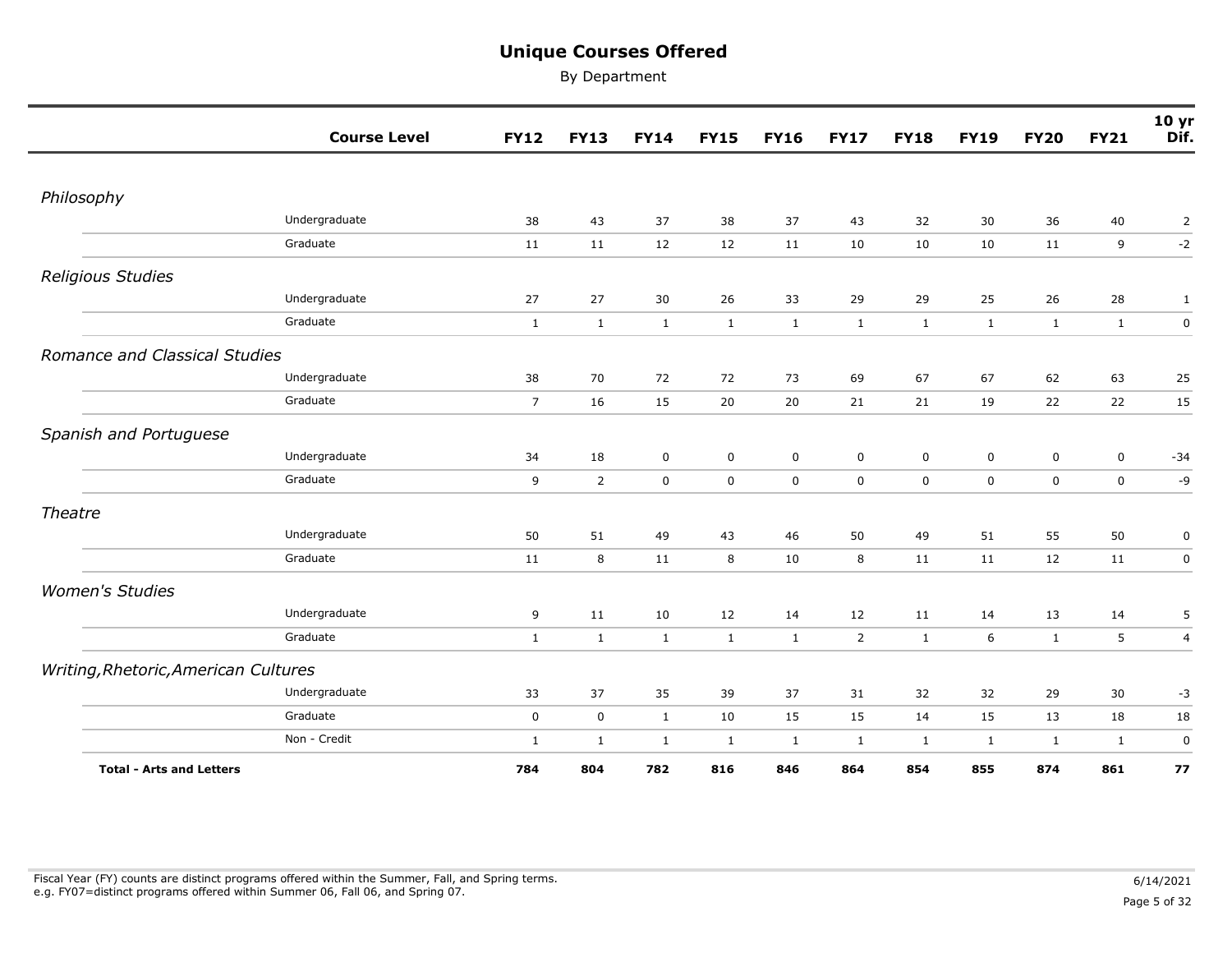|                                                   | <b>Course Level</b> | <b>FY12</b> | <b>FY13</b>                                    | <b>FY14</b>    | <b>FY15</b> | <b>FY16</b> | <b>FY17</b> | <b>FY18</b>    | <b>FY19</b> | <b>FY20</b>    | <b>FY21</b>                                                        | 10 <sub>yr</sub><br>Dif. |
|---------------------------------------------------|---------------------|-------------|------------------------------------------------|----------------|-------------|-------------|-------------|----------------|-------------|----------------|--------------------------------------------------------------------|--------------------------|
|                                                   |                     |             | <b>Unique Courses Offered</b><br>By Department |                |             |             |             |                |             |                | <b>Michigan State University</b><br><b>Office of the Registrar</b> |                          |
|                                                   | <b>Course Level</b> | <b>FY12</b> | <b>FY13</b>                                    | <b>FY14</b>    | <b>FY15</b> | <b>FY16</b> | <b>FY17</b> | <b>FY18</b>    | <b>FY19</b> | <b>FY20</b>    | <b>FY21</b>                                                        | 10 <sub>yr</sub><br>Dif. |
| <b>Assoc Prov Undergraduate Education</b>         |                     |             |                                                |                |             |             |             |                |             |                |                                                                    |                          |
| Aerospace Studies                                 |                     |             |                                                |                |             |             |             |                |             |                |                                                                    |                          |
|                                                   | Undergraduate       | 17          | 17                                             | 17             | 17          | 17          | 17          | 17             | 17          | 17             | 17                                                                 | 0                        |
| Assoc Prov Undergraduate Education                |                     |             |                                                |                |             |             |             |                |             |                |                                                                    |                          |
|                                                   | Undergraduate       | 4           | $\overline{4}$                                 | $\overline{4}$ | 4           | 4           | 4           | $\overline{4}$ | 4           | $\overline{4}$ | 4                                                                  | 0                        |
| <b>Military Science</b>                           |                     |             |                                                |                |             |             |             |                |             |                |                                                                    |                          |
|                                                   | Undergraduate       | 9           | 9                                              | 9              | 9           | 9           | 9           | 9              | 9           | 9              | 9                                                                  | 0                        |
| <b>Total - Assoc Prov Undergraduate Education</b> |                     | 30          | 30                                             | 30             | 30          | 30          | 30          | 30             | 30          | 30             | 30                                                                 | 0                        |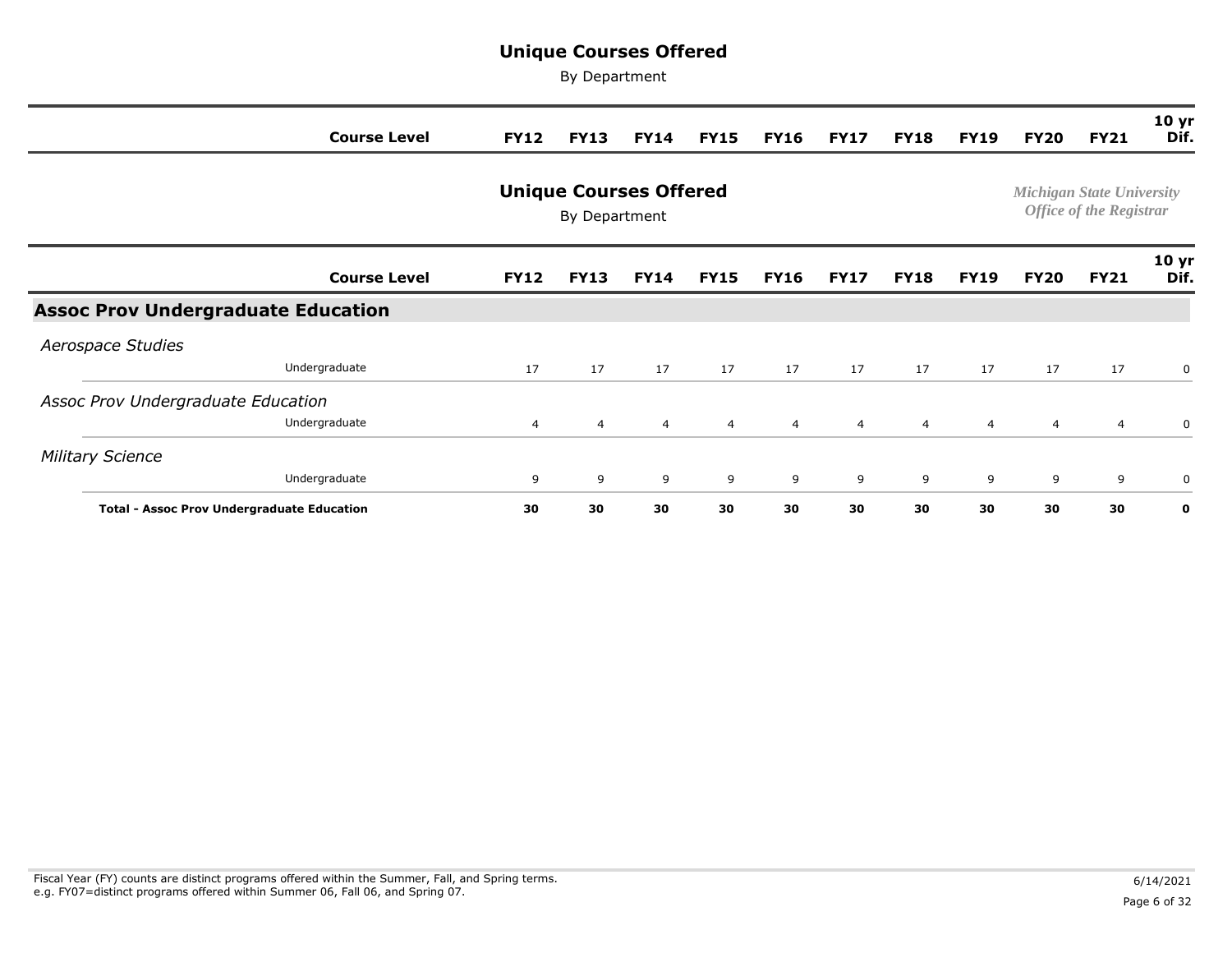|                                                | <b>Course Level</b> | <b>FY12</b> | <b>FY13</b>                                    | <b>FY14</b> | <b>FY15</b> | <b>FY16</b>    | <b>FY17</b>  | <b>FY18</b>  | <b>FY19</b> | FY20           | <b>FY21</b>                                                        | 10 <sub>yr</sub><br>Dif. |
|------------------------------------------------|---------------------|-------------|------------------------------------------------|-------------|-------------|----------------|--------------|--------------|-------------|----------------|--------------------------------------------------------------------|--------------------------|
|                                                |                     |             | <b>Unique Courses Offered</b><br>By Department |             |             |                |              |              |             |                | <b>Michigan State University</b><br><b>Office of the Registrar</b> |                          |
|                                                | <b>Course Level</b> | <b>FY12</b> | <b>FY13</b>                                    | <b>FY14</b> | <b>FY15</b> | FY16           | <b>FY17</b>  | <b>FY18</b>  | <b>FY19</b> | <b>FY20</b>    | <b>FY21</b>                                                        | 10 <sub>yr</sub><br>Dif. |
| <b>Assoc Provost Academic Services</b>         |                     |             |                                                |             |             |                |              |              |             |                |                                                                    |                          |
| Office of the Registrar                        |                     |             |                                                |             |             |                |              |              |             |                |                                                                    |                          |
|                                                | Undergraduate       | 377         | 349                                            | 355         | 356         | 337            | 364          | 322          | 370         | 394            | 30                                                                 | $-347$                   |
|                                                | Graduate            | 1           | 1                                              |             |             |                | $\mathbf{1}$ |              |             | 1              | $\mathbf{1}$                                                       | 0                        |
|                                                | Home                | 5           | 3                                              | $2^{\circ}$ | 3           | $\overline{2}$ | 3            | $\mathbf{1}$ |             | $\overline{2}$ | 3                                                                  | $-2$                     |
| <b>Total - Assoc Provost Academic Services</b> |                     | 383         | 353                                            | 358         | 360         | 340            | 368          | 324          | 372         | 397            | 34                                                                 | -349                     |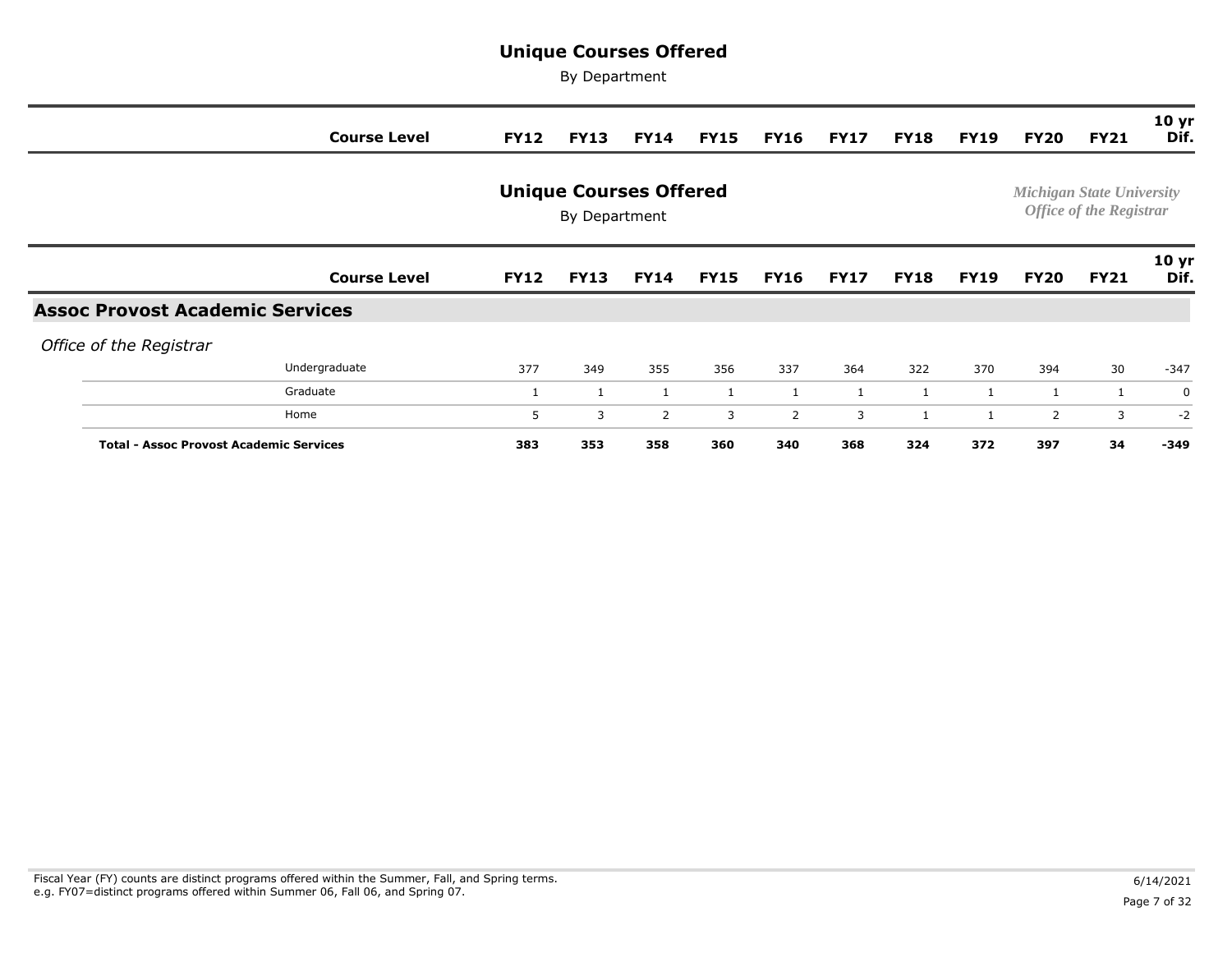|                                    | <b>Course Level</b> | <b>FY12</b> | <b>FY13</b>                                    | <b>FY14</b> | <b>FY15</b> | <b>FY16</b> | <b>FY17</b>    | <b>FY18</b>    | <b>FY19</b> | <b>FY20</b> | <b>FY21</b>                                                        | 10 yr<br>Dif.            |
|------------------------------------|---------------------|-------------|------------------------------------------------|-------------|-------------|-------------|----------------|----------------|-------------|-------------|--------------------------------------------------------------------|--------------------------|
|                                    |                     |             | <b>Unique Courses Offered</b><br>By Department |             |             |             |                |                |             |             | <b>Michigan State University</b><br><b>Office of the Registrar</b> |                          |
|                                    | <b>Course Level</b> | <b>FY12</b> | <b>FY13</b>                                    | <b>FY14</b> | <b>FY15</b> | <b>FY16</b> | <b>FY17</b>    | <b>FY18</b>    | <b>FY19</b> | <b>FY20</b> | <b>FY21</b>                                                        | 10 <sub>yr</sub><br>Dif. |
| <b>Business</b>                    |                     |             |                                                |             |             |             |                |                |             |             |                                                                    |                          |
| Accounting and Information Systems |                     |             |                                                |             |             |             |                |                |             |             |                                                                    |                          |
|                                    | Undergraduate       | 20          | 21                                             | 21          | 21          | 20          | 23             | 21             | 21          | 22          | 20                                                                 | 0                        |
|                                    | Graduate            | 29          | 29                                             | 34          | 33          | 33          | 36             | 38             | 36          | 35          | 34                                                                 | 5                        |
| <b>Business Dean</b>               |                     |             |                                                |             |             |             |                |                |             |             |                                                                    |                          |
|                                    | Undergraduate       | 4           | 5                                              | 5           | 6           | 8           | 10             | 10             | 10          | 6           | 5                                                                  | $\mathbf{1}$             |
|                                    | Graduate            | 44          | 44                                             | 51          | 50          | 52          | 52             | 51             | 54          | 61          | 74                                                                 | 30                       |
| Department of Marketing            |                     |             |                                                |             |             |             |                |                |             |             |                                                                    |                          |
|                                    | Undergraduate       | 22          | 22                                             | 26          | 21          | 22          | 31             | 25             | 31          | 30          | 22                                                                 | 0                        |
|                                    | Graduate            | 21          | 22                                             | 29          | 27          | 29          | 29             | 28             | 31          | 29          | 32                                                                 | 11                       |
| Department of Supply Chain Mgt     |                     |             |                                                |             |             |             |                |                |             |             |                                                                    |                          |
|                                    | Undergraduate       | 18          | 18                                             | 19          | 19          | 19          | 20             | 24             | 25          | 26          | 24                                                                 | 6                        |
|                                    | Graduate            | 37          | 38                                             | 39          | 37          | 37          | 38             | 33             | 34          | 35          | 33                                                                 | $-4$                     |
| Finance                            |                     |             |                                                |             |             |             |                |                |             |             |                                                                    |                          |
|                                    | Undergraduate       | 25          | 23                                             | 25          | 25          | 24          | 24             | 27             | 28          | 28          | 29                                                                 | 4                        |
|                                    | Graduate            | 16          | 18                                             | 28          | 28          | 27          | 26             | 25             | 26          | 26          | 26                                                                 | 10                       |
| <b>Hospitality Business</b>        |                     |             |                                                |             |             |             |                |                |             |             |                                                                    |                          |
|                                    | Undergraduate       | 39          | 39                                             | 34          | 35          | 36          | 36             | 34             | 35          | 36          | 34                                                                 | $-5$                     |
|                                    | Graduate            | 10          | 10                                             | 10          | 10          | 8           | $\overline{7}$ | $\overline{7}$ | 3           | $\mathbf 0$ | 0                                                                  | $-10$                    |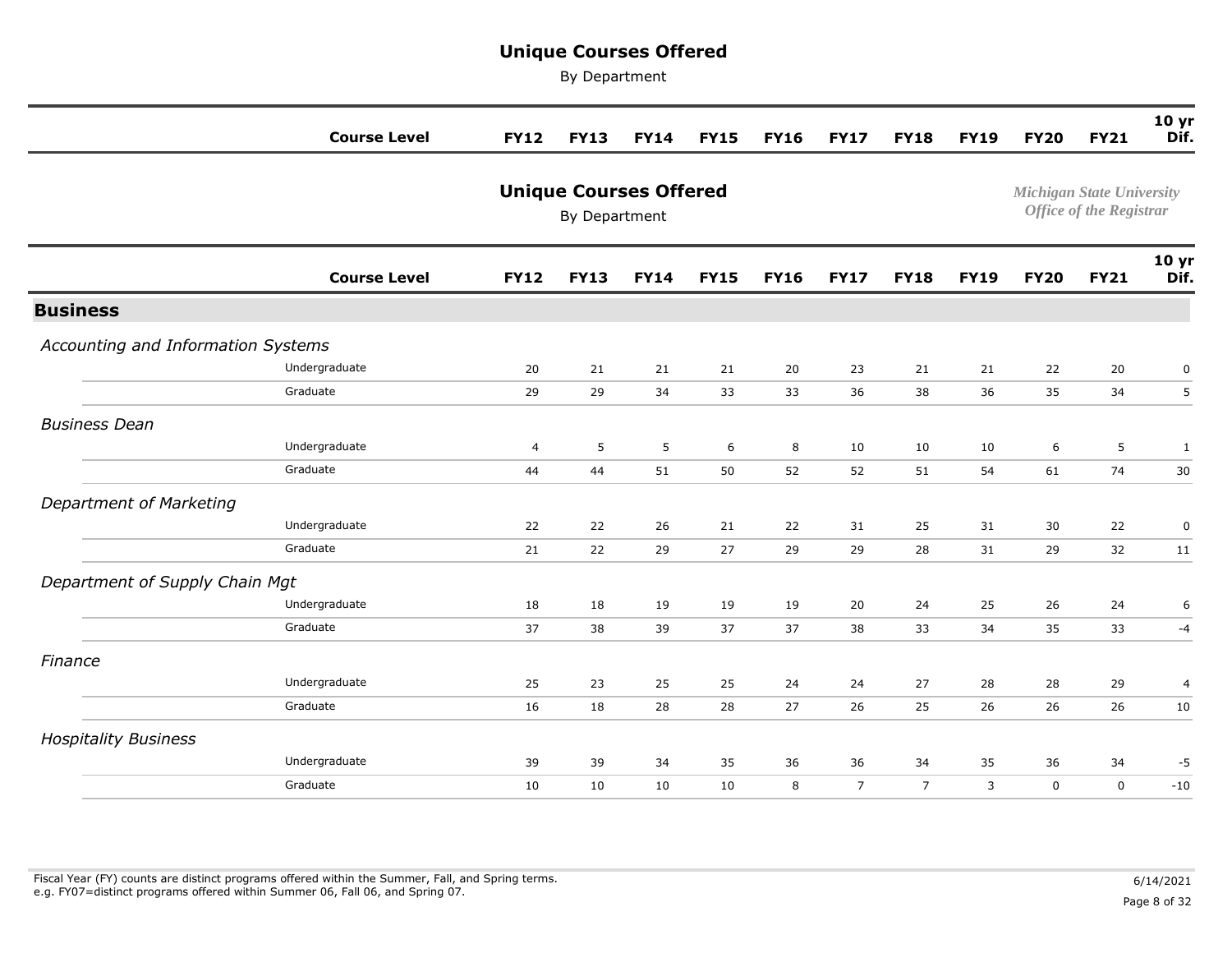|                         | <b>Course Level</b> | <b>FY12</b> | <b>FY13</b> | <b>FY14</b> | <b>FY15</b> | <b>FY16</b> | <b>FY17</b> | <b>FY18</b> | <b>FY19</b> | <b>FY20</b> | <b>FY21</b> | 10 <sub>yr</sub><br>Dif. |
|-------------------------|---------------------|-------------|-------------|-------------|-------------|-------------|-------------|-------------|-------------|-------------|-------------|--------------------------|
|                         |                     |             |             |             |             |             |             |             |             |             |             |                          |
| Management              |                     |             |             |             |             |             |             |             |             |             |             |                          |
|                         | Undergraduate       | 13          | 14          | 14          | 13          | 13          | 16          | 16          | 18          | 27          | 27          | 14                       |
|                         | Graduate            | 22          | 21          | 29          | 33          | 32          | 31          | 30          | 26          | 28          | 28          | 6                        |
| <b>Total - Business</b> |                     | 320         | 324         | 364         | 358         | 360         | 379         | 369         | 378         | 389         | 388         | 68                       |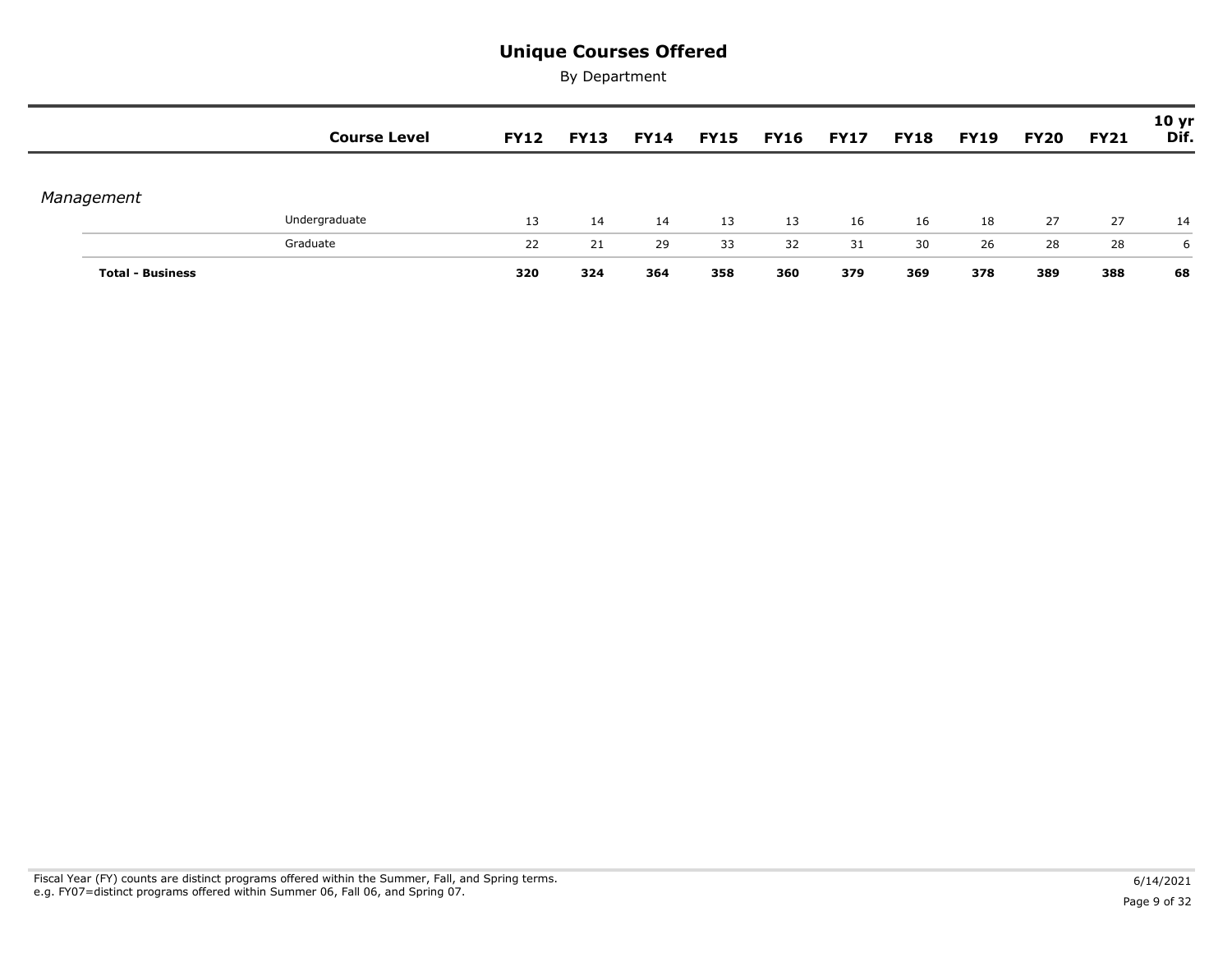By Department

|                                                | <b>Course Level</b> | <b>FY12</b> | <b>FY13</b>   | <b>FY14</b>                   | <b>FY15</b> | <b>FY16</b> | <b>FY17</b> | <b>FY18</b> | <b>FY19</b> | <b>FY20</b> | <b>FY21</b>                                                        | 10 yr<br>Dif.            |
|------------------------------------------------|---------------------|-------------|---------------|-------------------------------|-------------|-------------|-------------|-------------|-------------|-------------|--------------------------------------------------------------------|--------------------------|
|                                                |                     |             | By Department | <b>Unique Courses Offered</b> |             |             |             |             |             |             | <b>Michigan State University</b><br><b>Office of the Registrar</b> |                          |
|                                                | <b>Course Level</b> | <b>FY12</b> | <b>FY13</b>   | <b>FY14</b>                   | <b>FY15</b> | <b>FY16</b> | <b>FY17</b> | <b>FY18</b> | <b>FY19</b> | <b>FY20</b> | <b>FY21</b>                                                        | 10 <sub>yr</sub><br>Dif. |
| <b>Communication Arts and Sciences</b>         |                     |             |               |                               |             |             |             |             |             |             |                                                                    |                          |
| Advertising and Public Relations               |                     |             |               |                               |             |             |             |             |             |             |                                                                    |                          |
|                                                | Undergraduate       | 43          | 36            | 36                            | 38          | 36          | 36          | 41          | 40          | 40          | 48                                                                 | 5                        |
|                                                | Graduate            | 26          | 30            | 28                            | 23          | 22          | 22          | 24          | 23          | 17          | 15                                                                 | $-11$                    |
| Communication                                  |                     |             |               |                               |             |             |             |             |             |             |                                                                    |                          |
|                                                | Undergraduate       | 24          | 21            | 21                            | 21          | 21          | 21          | 24          | 23          | 30          | 29                                                                 | 5                        |
|                                                | Graduate            | 23          | 22            | 24                            | 24          | 21          | 24          | 23          | 23          | 23          | 21                                                                 | $-2$                     |
| Communication Arts & Sciences Dean             |                     |             |               |                               |             |             |             |             |             |             |                                                                    |                          |
|                                                | Undergraduate       | 15          | 14            | 14                            | 14          | 16          | 22          | 22          | 21          | 21          | 19                                                                 | 4                        |
|                                                | Graduate            | 5           | 5             | 6                             | 6           | 9           | 9           | 14          | 21          | 33          | 44                                                                 | 39                       |
| Communicative Sciences & Disorders             |                     |             |               |                               |             |             |             |             |             |             |                                                                    |                          |
|                                                | Undergraduate       | 11          | 6             | 9                             | 9           | 12          | 13          | 14          | 13          | 13          | 11                                                                 | 0                        |
|                                                | Graduate            | 20          | 20            | 20                            | 18          | 20          | 21          | 19          | 19          | 18          | 22                                                                 | 2                        |
| Department of Media and Information            |                     |             |               |                               |             |             |             |             |             |             |                                                                    |                          |
|                                                | Undergraduate       | 50          | 44            | 44                            | 43          | 70          | 66          | 67          | 64          | 67          | 70                                                                 | 20                       |
|                                                | Graduate            | 23          | 23            | 25                            | 26          | 30          | 24          | 25          | 24          | 23          | 20                                                                 | $-3$                     |
| Journalism                                     |                     |             |               |                               |             |             |             |             |             |             |                                                                    |                          |
|                                                | Undergraduate       | 37          | 35            | 36                            | 32          | 34          | 35          | 41          | 45          | 40          | 41                                                                 | 4                        |
|                                                | Graduate            | 15          | 16            | 18                            | 20          | 20          | 21          | 20          | 19          | 17          | 16                                                                 | $\mathbf{1}$             |
| <b>Total - Communication Arts and Sciences</b> |                     | 292         | 272           | 281                           | 274         | 311         | 314         | 334         | 335         | 342         | 356                                                                | 64                       |

Fiscal Year (FY) counts are distinct programs offered within the Summer, Fall, and Spring terms.<br>e.g. FY07=distinct programs offered within Summer 06, Fall 06, and Spring 07. e.g. FY07=distinct programs offered within Summer 06, Fall 06, and Spring 07. Page 10 of 32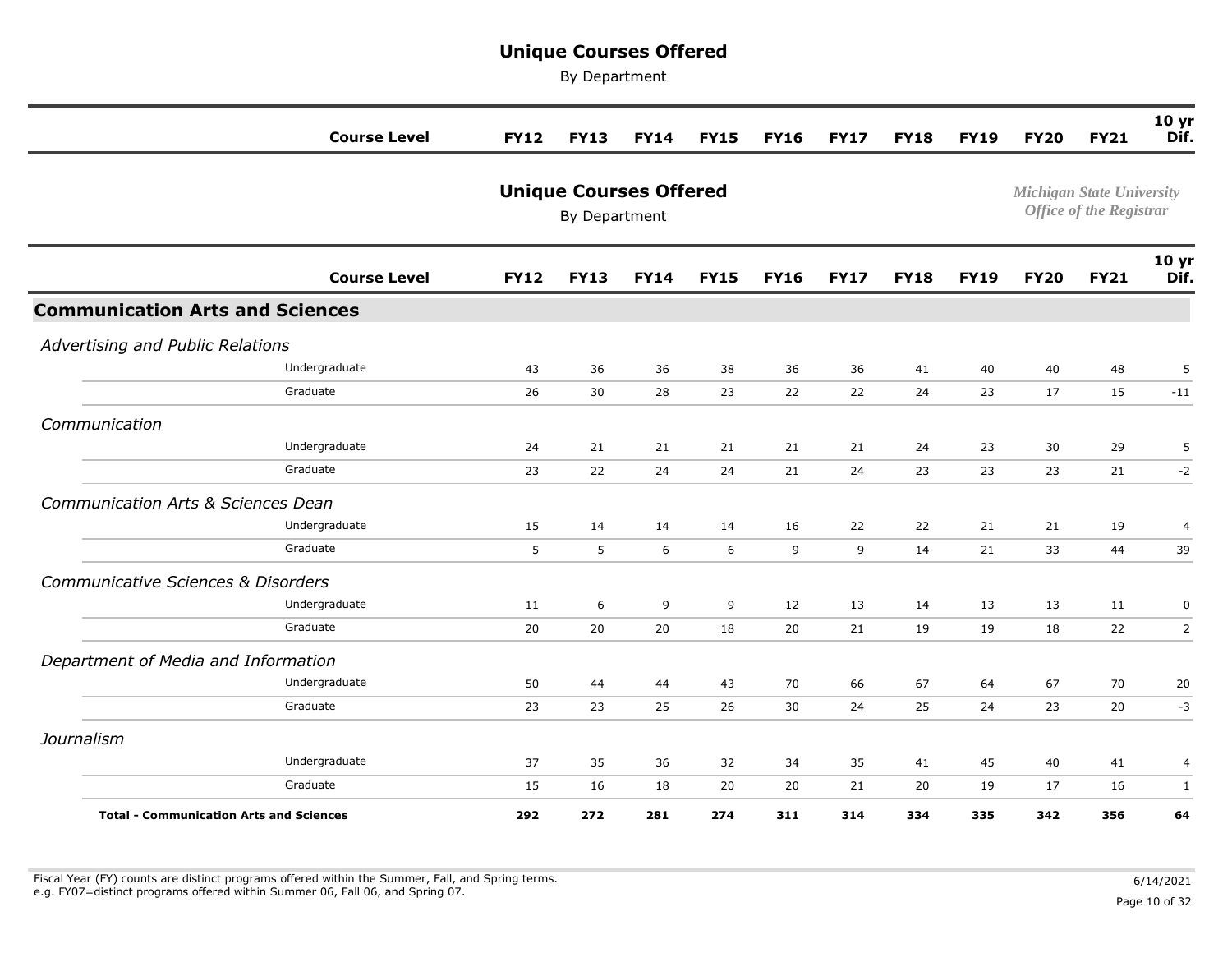|                                   | <b>Course Level</b> | <b>FY12</b>    | <b>FY13</b>                                    | <b>FY14</b>    | <b>FY15</b>    | <b>FY16</b>    | <b>FY17</b>    | <b>FY18</b>    | <b>FY19</b>    | <b>FY20</b>    | <b>FY21</b>                                                        | 10 <sub>yr</sub><br>Dif. |
|-----------------------------------|---------------------|----------------|------------------------------------------------|----------------|----------------|----------------|----------------|----------------|----------------|----------------|--------------------------------------------------------------------|--------------------------|
|                                   |                     |                | <b>Unique Courses Offered</b><br>By Department |                |                |                |                |                |                |                | <b>Michigan State University</b><br><b>Office of the Registrar</b> |                          |
|                                   | <b>Course Level</b> | <b>FY12</b>    | <b>FY13</b>                                    | <b>FY14</b>    | <b>FY15</b>    | <b>FY16</b>    | <b>FY17</b>    | <b>FY18</b>    | <b>FY19</b>    | <b>FY20</b>    | <b>FY21</b>                                                        | 10 yr<br>Dif.            |
| <b>Education</b>                  |                     |                |                                                |                |                |                |                |                |                |                |                                                                    |                          |
| Counseling, Ed Psych & Special Ed |                     |                |                                                |                |                |                |                |                |                |                |                                                                    |                          |
|                                   | Undergraduate       | 12             | 13                                             | 12             | 13             | 12             | 13             | 12             | 14             | 13             | 14                                                                 | 2                        |
|                                   | Graduate            | 110            | 109                                            | 102            | 109            | 108            | 113            | 109            | 117            | 107            | 115                                                                | 5                        |
|                                   | Professional        | $\overline{2}$ | $\mathbf{1}$                                   | $\mathbf{1}$   | $\mathbf{1}$   | $\mathbf{1}$   | $\mathbf{1}$   | $\mathbf{1}$   | $\mathbf{1}$   | $\mathbf{1}$   | $\mathbf{1}$                                                       | $-1$                     |
| <b>Education Dean</b>             |                     |                |                                                |                |                |                |                |                |                |                |                                                                    |                          |
|                                   | Graduate            | 5              | 6                                              | 5              | $\overline{7}$ | $\overline{4}$ | 3              | $\overline{2}$ | 3              | $\overline{2}$ | $\overline{2}$                                                     | $-3$                     |
| <b>Educational Administration</b> |                     |                |                                                |                |                |                |                |                |                |                |                                                                    |                          |
|                                   | Undergraduate       | 5              | 3                                              | $\overline{4}$ | 6              | 6              | 6              | 4              | $\overline{4}$ | 4              | 3                                                                  | $-2$                     |
|                                   | Graduate            | 62             | 58                                             | 61             | 67             | 71             | 73             | 76             | 72             | 75             | 70                                                                 | 8                        |
| Kinesiology                       |                     |                |                                                |                |                |                |                |                |                |                |                                                                    |                          |
|                                   | Undergraduate       | 101            | 97                                             | 94             | 98             | 100            | 100            | 95             | 97             | 97             | 61                                                                 | $-40$                    |
|                                   | Graduate            | 31             | 33                                             | 32             | 31             | 30             | 34             | 38             | 36             | 39             | 51                                                                 | 20                       |
| <b>Teacher Education</b>          |                     |                |                                                |                |                |                |                |                |                |                |                                                                    |                          |
|                                   | Undergraduate       | 21             | 21                                             | 23             | 23             | 27             | 27             | 26             | 25             | 27             | 29                                                                 | 8                        |
|                                   | Graduate            | 65             | 64                                             | 66             | 61             | 68             | 70             | 61             | 65             | 60             | 65                                                                 | 0                        |
|                                   | Professional        | $\overline{2}$ | $\overline{2}$                                 | $\overline{2}$ | $\overline{2}$ | $\overline{2}$ | $\overline{2}$ | $\overline{2}$ | $\overline{2}$ | 2              | $\overline{2}$                                                     | 0                        |
| <b>Total - Education</b>          |                     | 416            | 407                                            | 402            | 418            | 429            | 442            | 426            | 436            | 427            | 413                                                                | -3                       |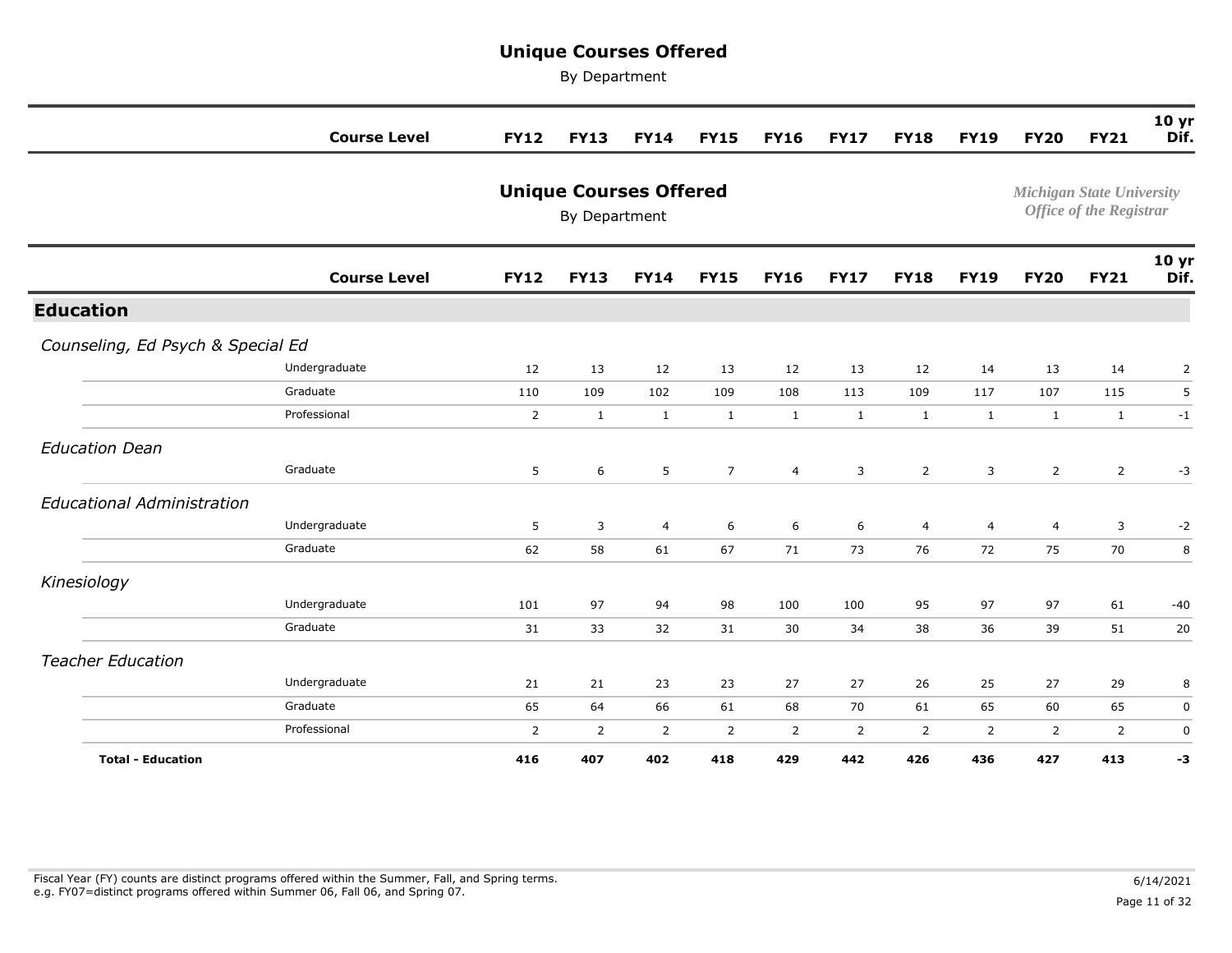By Department

|                                            | <b>Course Level</b> | <b>FY12</b>  | <b>FY13</b>                                    | <b>FY14</b>  | <b>FY15</b>  | <b>FY16</b>  | <b>FY17</b> | <b>FY18</b>      | <b>FY19</b>      | <b>FY20</b>                      | <b>FY21</b>                    | 10 <sub>yr</sub><br>Dif. |
|--------------------------------------------|---------------------|--------------|------------------------------------------------|--------------|--------------|--------------|-------------|------------------|------------------|----------------------------------|--------------------------------|--------------------------|
|                                            |                     |              | <b>Unique Courses Offered</b><br>By Department |              |              |              |             |                  |                  | <b>Michigan State University</b> | <b>Office of the Registrar</b> |                          |
|                                            | <b>Course Level</b> | <b>FY12</b>  | <b>FY13</b>                                    | <b>FY14</b>  | <b>FY15</b>  | <b>FY16</b>  | <b>FY17</b> | <b>FY18</b>      | <b>FY19</b>      | <b>FY20</b>                      | <b>FY21</b>                    | 10 <sub>yr</sub><br>Dif. |
| <b>Engineering</b>                         |                     |              |                                                |              |              |              |             |                  |                  |                                  |                                |                          |
| <b>Biomedical Engineering</b>              |                     |              |                                                |              |              |              |             |                  |                  |                                  |                                |                          |
|                                            | Graduate            | $\mathbf 0$  | $\mathsf 0$                                    | $\mathbf 0$  | $\mathbf 0$  | $\mathbf 0$  | 3           | $\boldsymbol{6}$ | $\boldsymbol{6}$ | 6                                | 6                              | 6                        |
| Chemical Engr & Materials Science          |                     |              |                                                |              |              |              |             |                  |                  |                                  |                                |                          |
|                                            | Undergraduate       | 40           | 41                                             | 40           | 41           | 40           | 41          | 41               | 41               | 41                               | 41                             | $\mathbf{1}$             |
|                                            | Graduate            | 32           | 29                                             | 33           | 31           | 30           | 30          | 32               | 34               | 36                               | 33                             | $\mathbf{1}$             |
| Civil & Environmental Engineering          |                     |              |                                                |              |              |              |             |                  |                  |                                  |                                |                          |
|                                            | Undergraduate       | 40           | 42                                             | 40           | 40           | 41           | 46          | 44               | 42               | 43                               | 42                             | $\overline{2}$           |
|                                            | Graduate            | 36           | 30                                             | 33           | 31           | 33           | 31          | 36               | 28               | 31                               | 31                             | $-5$                     |
| Computational Math, Sci, Engineering       |                     |              |                                                |              |              |              |             |                  |                  |                                  |                                |                          |
|                                            | Graduate            | $\mathbf 0$  | $\mathsf 0$                                    | $\mathsf 0$  | $\mathsf{O}$ | $\mathsf 0$  | $\mathsf 0$ | 10               | 11               | 10                               | 11                             | 11                       |
| <b>Computer Science &amp; Engineering</b>  |                     |              |                                                |              |              |              |             |                  |                  |                                  |                                |                          |
|                                            | Undergraduate       | 30           | 29                                             | 32           | 31           | 28           | 32          | 34               | 32               | 35                               | 37                             | $\overline{7}$           |
|                                            | Graduate            | 21           | 23                                             | 26           | 27           | 26           | 29          | 25               | 20               | 20                               | 27                             | $\boldsymbol{6}$         |
| <b>Electrical and Computer Engineering</b> |                     |              |                                                |              |              |              |             |                  |                  |                                  |                                |                          |
|                                            | Undergraduate       | 36           | 39                                             | 39           | 40           | 40           | 41          | 41               | 43               | 44                               | 45                             | 9                        |
|                                            | Graduate            | 28           | 30                                             | 30           | 31           | 27           | 31          | 32               | 29               | 27                               | 33                             | 5                        |
| <b>Engineering Dean</b>                    |                     |              |                                                |              |              |              |             |                  |                  |                                  |                                |                          |
|                                            | Undergraduate       | 12           | 14                                             | 15           | 18           | 17           | 17          | 19               | 18               | 16                               | 19                             | 7                        |
|                                            | Graduate            | $\mathbf{1}$ | $\mathbf{1}$                                   | $\mathbf{1}$ | $\mathbf 0$  | $\mathbf{1}$ | $\mathbf 0$ | $\overline{2}$   | 3                | $\overline{2}$                   | $\overline{4}$                 | $\mathsf 3$              |
|                                            |                     |              |                                                |              |              |              |             |                  |                  |                                  |                                |                          |

Fiscal Year (FY) counts are distinct programs offered within the Summer, Fall, and Spring terms.<br>e.g. FY07=distinct programs offered within Summer 06, Fall 06, and Spring 07. e.g. FY07=distinct programs offered within Summer 06, Fall 06, and Spring 07. Page 12 of 32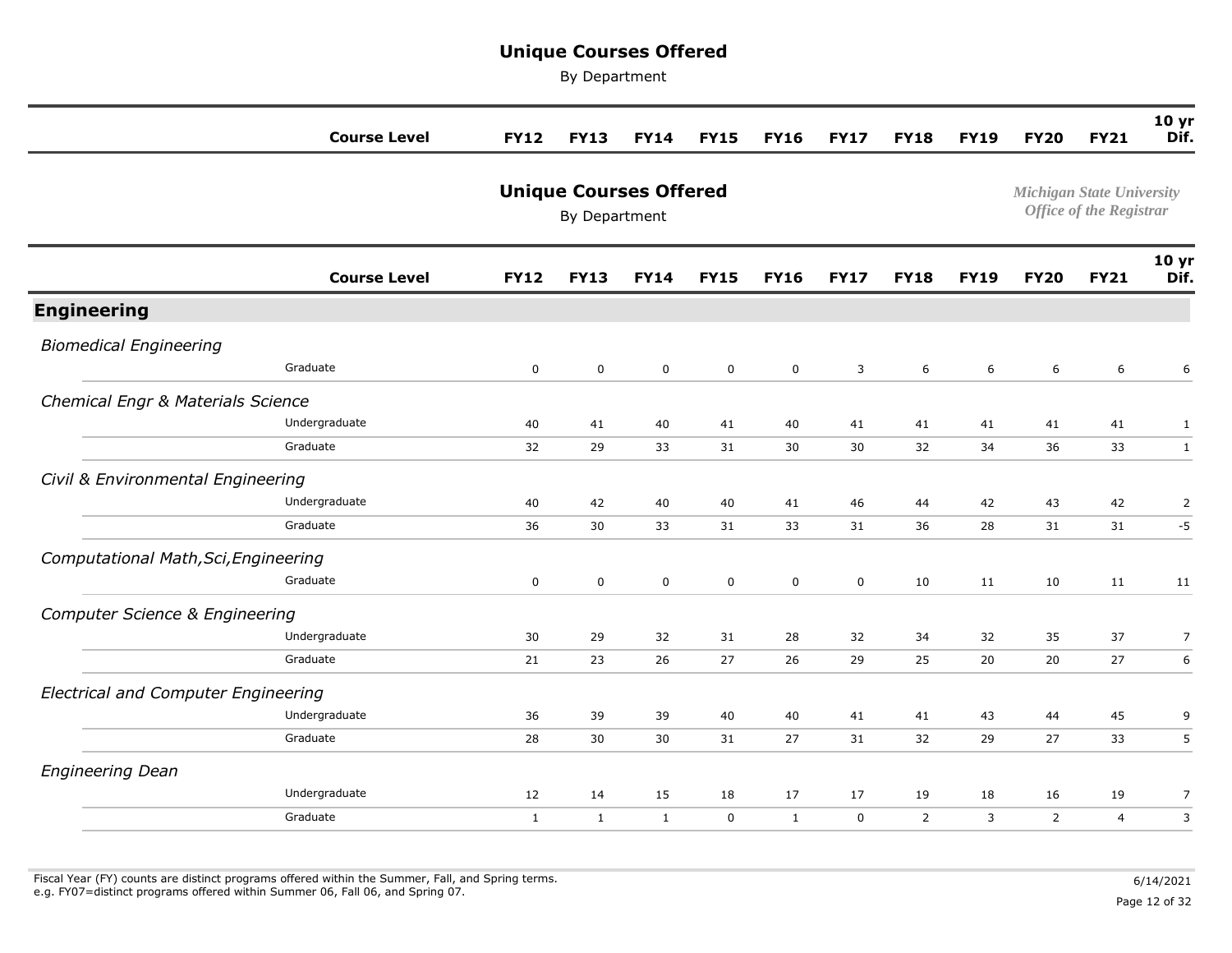|                               | <b>Course Level</b> | <b>FY12</b> | <b>FY13</b> | <b>FY14</b> | <b>FY15</b> | <b>FY16</b> | <b>FY17</b> | <b>FY18</b> | <b>FY19</b> | <b>FY20</b> | <b>FY21</b> | 10 <sub>yr</sub><br>Dif. |
|-------------------------------|---------------------|-------------|-------------|-------------|-------------|-------------|-------------|-------------|-------------|-------------|-------------|--------------------------|
| <b>Mechanical Engineering</b> |                     |             |             |             |             |             |             |             |             |             |             |                          |
|                               | Undergraduate       | 39          | 40          | 41          | 41          | 41          | 44          | 43          | 47          | 47          | 44          | 5.                       |
|                               | Graduate            | 30          | 26          | 31          | 26          | 29          | 28          | 31          | 29          | 30          | 29          | -1                       |
| <b>Total - Engineering</b>    |                     | 345         | 344         | 361         | 357         | 353         | 373         | 396         | 383         | 388         | 402         | 57                       |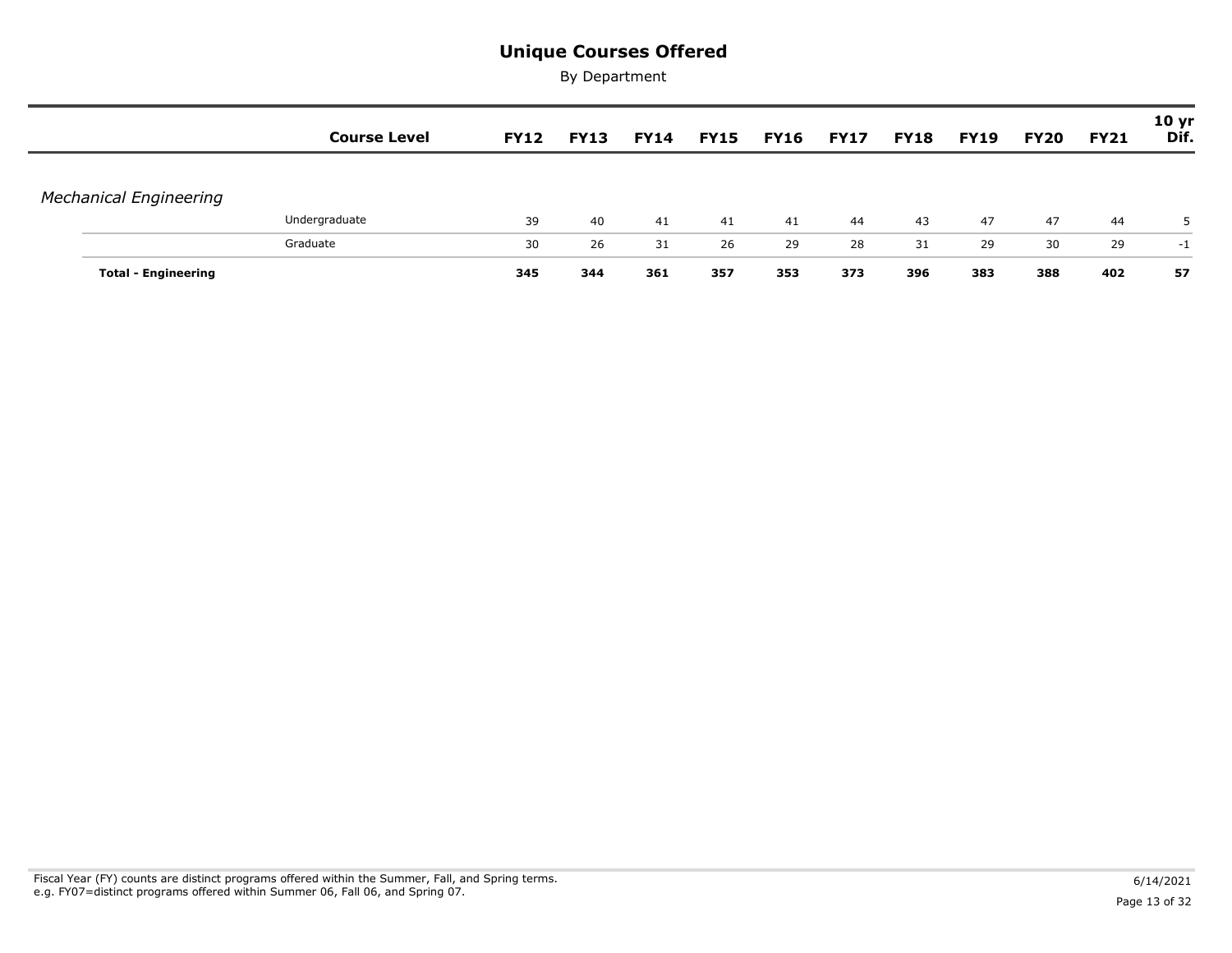|                                     | <b>Course Level</b> | <b>FY12</b> | <b>FY13</b>   | <b>FY14</b>                   | <b>FY15</b>  | <b>FY16</b>    | <b>FY17</b>    | <b>FY18</b>    | <b>FY19</b> | FY20 | <b>FY21</b>                                                        | 10 <sub>yr</sub><br>Dif. |
|-------------------------------------|---------------------|-------------|---------------|-------------------------------|--------------|----------------|----------------|----------------|-------------|------|--------------------------------------------------------------------|--------------------------|
|                                     |                     |             | By Department | <b>Unique Courses Offered</b> |              |                |                |                |             |      | <b>Michigan State University</b><br><b>Office of the Registrar</b> |                          |
|                                     | <b>Course Level</b> | <b>FY12</b> | <b>FY13</b>   | <b>FY14</b>                   | <b>FY15</b>  | <b>FY16</b>    | <b>FY17</b>    | <b>FY18</b>    | <b>FY19</b> | FY20 | <b>FY21</b>                                                        | 10 <sub>yr</sub><br>Dif. |
| <b>Graduate School Dean</b>         |                     |             |               |                               |              |                |                |                |             |      |                                                                    |                          |
| Law School Programming              |                     |             |               |                               |              |                |                |                |             |      |                                                                    |                          |
|                                     | Graduate            | $\mathbf 0$ | $\mathbf 0$   | $\mathbf 0$                   | $\mathbf{0}$ | $\overline{0}$ | $\overline{0}$ | $\overline{0}$ | 22          | 12   | $\mathbf 0$                                                        | $\mathbf 0$              |
| <b>Total - Graduate School Dean</b> |                     | 0           | $\mathbf{o}$  | $\mathbf 0$                   | $\mathbf{o}$ | 0              | $\mathbf{o}$   | $\mathbf{o}$   | 22          | 12   | $\mathbf 0$                                                        | $\mathbf{o}$             |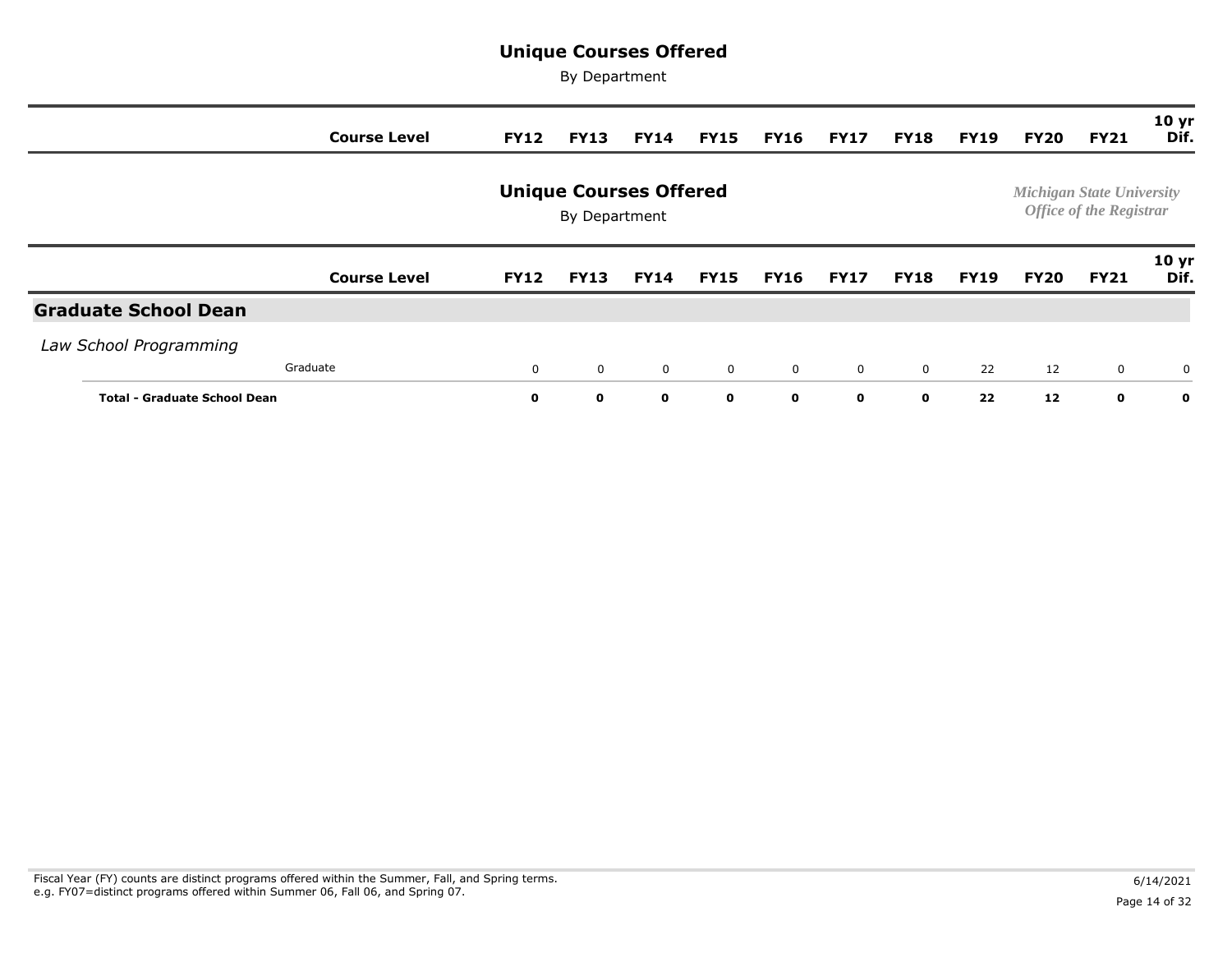By Department

|                                     | <b>Course Level</b> | <b>FY12</b>    | <b>FY13</b>                                    | <b>FY14</b>    | <b>FY15</b>    | <b>FY16</b>    | <b>FY17</b>    | <b>FY18</b>    | <b>FY19</b>    | <b>FY20</b>                      | <b>FY21</b>                    | 10 <sub>yr</sub><br>Dif. |
|-------------------------------------|---------------------|----------------|------------------------------------------------|----------------|----------------|----------------|----------------|----------------|----------------|----------------------------------|--------------------------------|--------------------------|
|                                     |                     |                | <b>Unique Courses Offered</b><br>By Department |                |                |                |                |                |                | <b>Michigan State University</b> | <b>Office of the Registrar</b> |                          |
|                                     | <b>Course Level</b> | <b>FY12</b>    | <b>FY13</b>                                    | <b>FY14</b>    | <b>FY15</b>    | <b>FY16</b>    | <b>FY17</b>    | <b>FY18</b>    | <b>FY19</b>    | <b>FY20</b>                      | <b>FY21</b>                    | 10 <sub>yr</sub><br>Dif. |
| <b>Human Medicine</b>               |                     |                |                                                |                |                |                |                |                |                |                                  |                                |                          |
| Department of Family Medicine       |                     |                |                                                |                |                |                |                |                |                |                                  |                                |                          |
|                                     | Professional        | 10             | 9                                              | 11             | 11             | 11             | 11             | 11             | 13             | 14                               | 15                             | 5                        |
| <b>Emergency Medicine</b>           |                     |                |                                                |                |                |                |                |                |                |                                  |                                |                          |
|                                     | Professional        | $\mathsf 0$    | $\overline{2}$                                 | $\overline{2}$ | $\overline{2}$ | 3              | $\mathbf{3}$   | $\mathbf{3}$   | $\overline{a}$ | $\overline{4}$                   | 5                              | 5                        |
| Epidemiology and Biostatistics      |                     |                |                                                |                |                |                |                |                |                |                                  |                                |                          |
|                                     | Undergraduate       | 6              | 6                                              | 6              | 9              | 9              | 8              | 8              | $\overline{7}$ | 8                                | $\overline{7}$                 | $\mathbf{1}$             |
|                                     | Graduate            | 26             | 27                                             | 32             | 34             | 33             | 34             | 35             | 31             | 35                               | 31                             | 5                        |
|                                     | Professional        | $\overline{2}$ | $\overline{2}$                                 | $\overline{2}$ | $\overline{2}$ | $\overline{2}$ | $\overline{2}$ | $\mathbf{1}$   | 0              | $\mathbf 0$                      | $\mathbf 0$                    | $-2$                     |
| Human Medicine Dean                 |                     |                |                                                |                |                |                |                |                |                |                                  |                                |                          |
|                                     | Undergraduate       | $\overline{2}$ | $\overline{2}$                                 | $\overline{2}$ | $\overline{2}$ | $\overline{2}$ | $\overline{2}$ | $\overline{2}$ | $\overline{2}$ | $\overline{2}$                   | $\mathbf{1}$                   | $-1$                     |
|                                     | Graduate            | 53             | 67                                             | 71             | 71             | 68             | 51             | 40             | 32             | 34                               | 33                             | $-20$                    |
|                                     | Professional        | 56             | 48                                             | 41             | 42             | 41             | 45             | 43             | 34             | 36                               | 37                             | $-19$                    |
| Medicine                            |                     |                |                                                |                |                |                |                |                |                |                                  |                                |                          |
|                                     | Undergraduate       | $\mathbf{1}$   | $\mathbf{1}$                                   | $\mathbf{1}$   | $\mathbf{1}$   | $\mathbf{1}$   | $\mathbf{1}$   | $\mathbf{1}$   | $\mathbf{1}$   | $\mathbf{1}$                     | $\mathbf{1}$                   | $\pmb{0}$                |
|                                     | Professional        | 17             | 17                                             | 17             | 17             | 17             | 17             | 17             | 25             | 26                               | 26                             | 9                        |
| Obstetrics, Gynecol & Repro Biology |                     |                |                                                |                |                |                |                |                |                |                                  |                                |                          |
|                                     | Professional        | 8              | 8                                              | 9              | 8              | 8              | 8              | 8              | 9              | 10                               | 9                              | $\mathbf{1}$             |
| Pediatrics & Human Development      |                     |                |                                                |                |                |                |                |                |                |                                  |                                |                          |
|                                     | Professional        | 11             | 12                                             | 12             | 12             | 12             | 11             | 11             | 25             | 27                               | 26                             | 15                       |
|                                     |                     |                |                                                |                |                |                |                |                |                |                                  |                                |                          |

Fiscal Year (FY) counts are distinct programs offered within the Summer, Fall, and Spring terms.<br>e.g. FY07=distinct programs offered within Summer 06, Fall 06, and Spring 07. e.g. FY07=distinct programs offered within Summer 06, Fall 06, and Spring 07. Page 15 of 32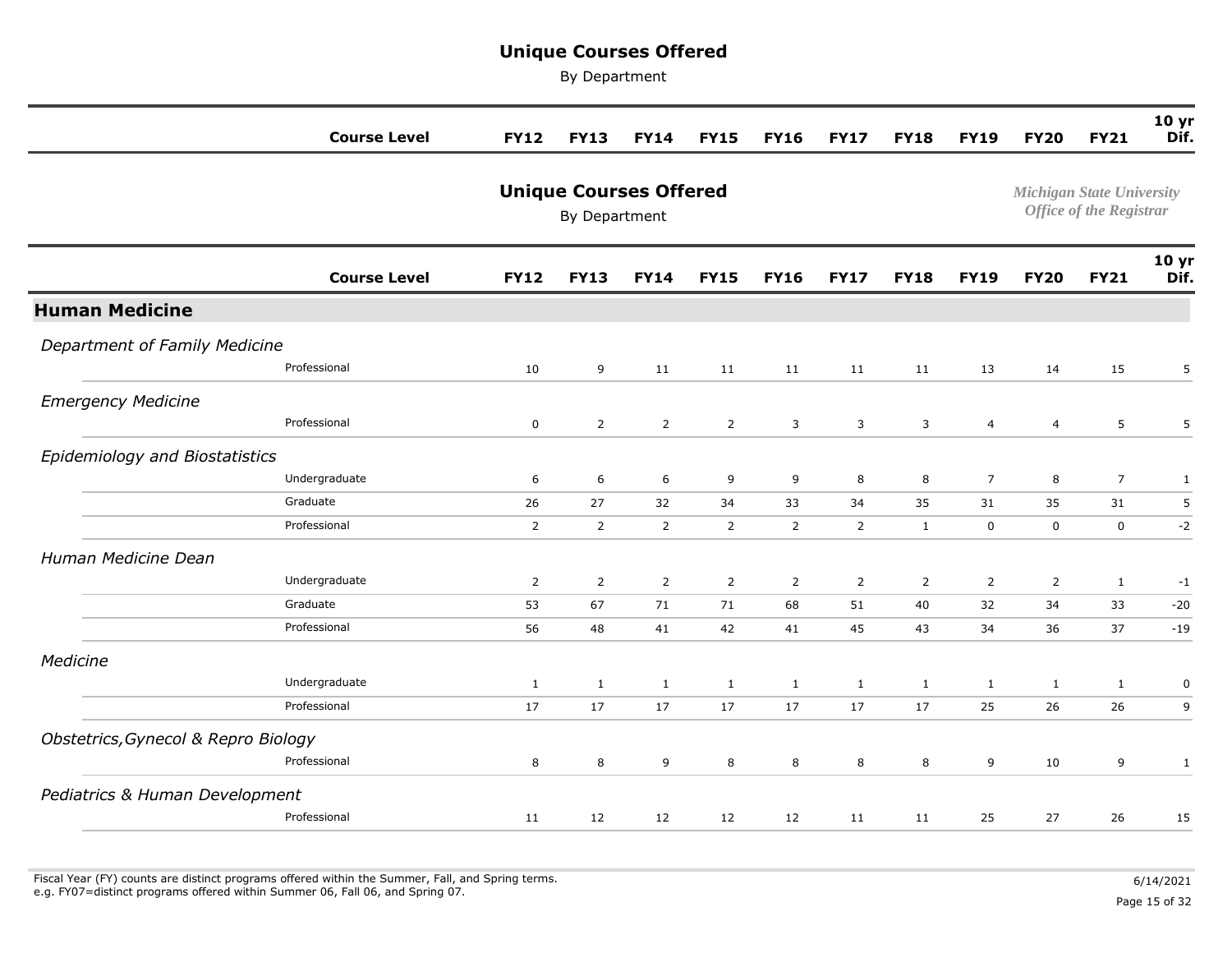|                               | <b>Course Level</b> | <b>FY12</b>    | <b>FY13</b>    | <b>FY14</b>    | <b>FY15</b>    | <b>FY16</b>    | <b>FY17</b>    | <b>FY18</b>  | <b>FY19</b>  | <b>FY20</b>  | <b>FY21</b>    | 10 <sub>yr</sub><br>Dif. |
|-------------------------------|---------------------|----------------|----------------|----------------|----------------|----------------|----------------|--------------|--------------|--------------|----------------|--------------------------|
|                               |                     |                |                |                |                |                |                |              |              |              |                |                          |
| Physiology                    |                     |                |                |                |                |                |                |              |              |              |                |                          |
|                               | Professional        | $\overline{2}$ | $\overline{2}$ | $\overline{2}$ | $\overline{0}$ | $\overline{0}$ | $\overline{2}$ | $\mathbf 0$  | $\mathbf 0$  | $\mathbf 0$  | $\mathbf 0$    | $-2$                     |
| Psychiatry                    |                     |                |                |                |                |                |                |              |              |              |                |                          |
|                               | Professional        | $\overline{4}$ | 5 <sub>5</sub> | 5              | 5              | 5              | 5              | 5            | 8            | 9            | 9              | 5                        |
| Radiology                     |                     |                |                |                |                |                |                |              |              |              |                |                          |
|                               | Undergraduate       | 3              | 3              | 6              | 5              | 6              | 5              | 6            | 5            | 6            | $\overline{4}$ | 1                        |
|                               | Graduate            | $\mathbf{1}$   | $\mathbf{1}$   | $\mathbf{1}$   | $\mathbf{1}$   | $\mathbf{1}$   | 1              | $\mathbf{1}$ | $\mathbf{1}$ | $\mathbf{1}$ | $\mathbf{1}$   | 0                        |
|                               | Professional        | 8              | 10             | 9              | 10             | 10             | 10             | 10           | 10           | 10           | 9              | 1                        |
| Surgery                       |                     |                |                |                |                |                |                |              |              |              |                |                          |
|                               | Graduate            | $\mathbf{1}$   | $\mathbf{1}$   | 1              | $\mathbf{1}$   | $\mathbf{1}$   | $\mathbf{1}$   | $\mathbf{1}$ | $\mathbf 0$  | $\mathbf 0$  | $\mathbf 0$    | $-1$                     |
|                               | Professional        | 14             | 14             | 14             | 14             | 14             | 14             | 14           | 28           | 29           | 29             | 15                       |
| <b>Total - Human Medicine</b> |                     | 225            | 237            | 244            | 247            | 244            | 231            | 217          | 235          | 252          | 243            | 18                       |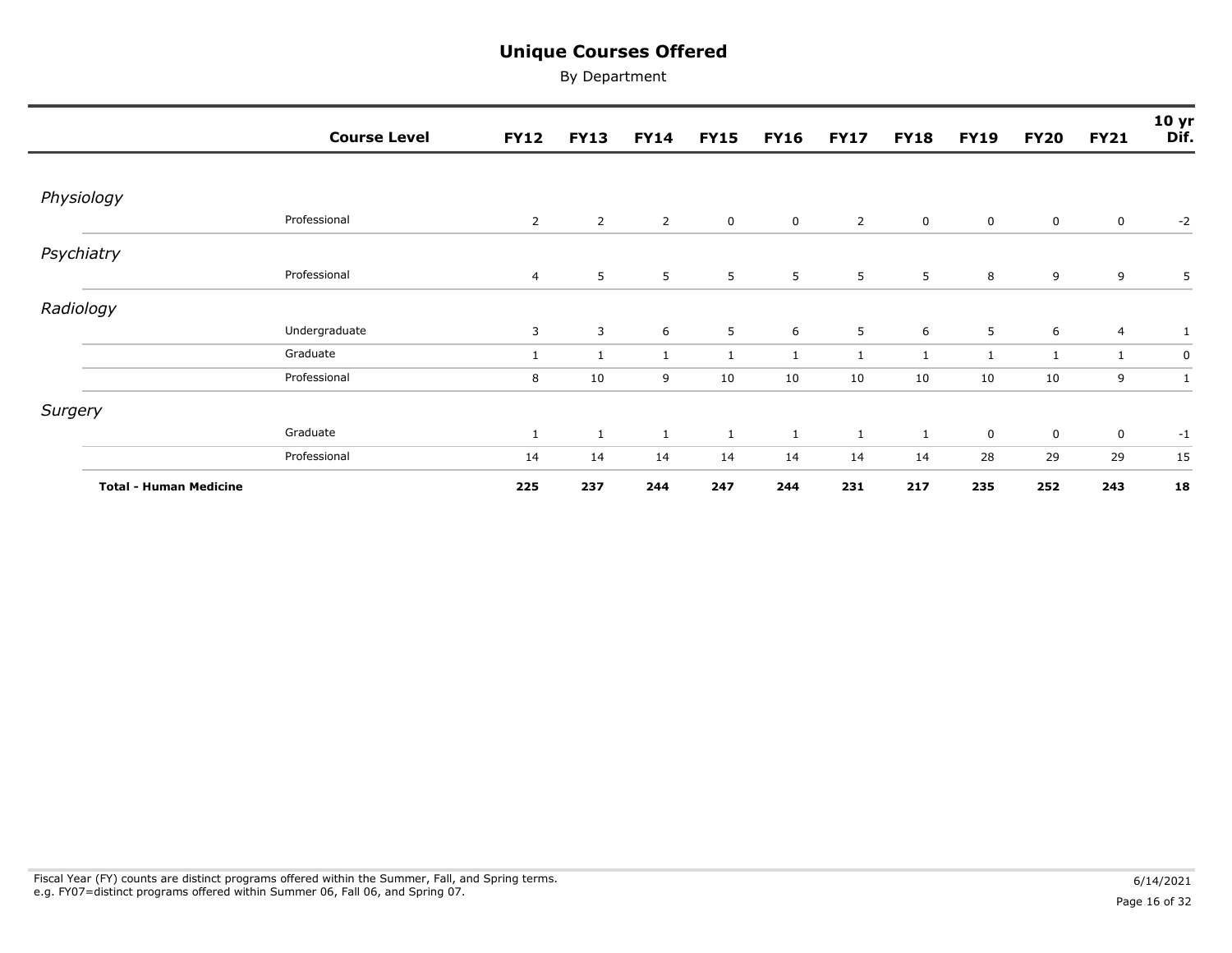|                                      | <b>Course Level</b> | <b>FY12</b> | <b>FY13</b>   | <b>FY14</b>                   | <b>FY15</b> | <b>FY16</b> | <b>FY17</b> | <b>FY18</b> | <b>FY19</b> | FY20        | <b>FY21</b>                                                        | 10 <sub>yr</sub><br>Dif. |
|--------------------------------------|---------------------|-------------|---------------|-------------------------------|-------------|-------------|-------------|-------------|-------------|-------------|--------------------------------------------------------------------|--------------------------|
|                                      |                     |             | By Department | <b>Unique Courses Offered</b> |             |             |             |             |             |             | <b>Michigan State University</b><br><b>Office of the Registrar</b> |                          |
|                                      | <b>Course Level</b> | <b>FY12</b> | <b>FY13</b>   | <b>FY14</b>                   | <b>FY15</b> | <b>FY16</b> | <b>FY17</b> | <b>FY18</b> | <b>FY19</b> | <b>FY20</b> | <b>FY21</b>                                                        | 10 <sub>yr</sub><br>Dif. |
| <b>James Madison College</b>         |                     |             |               |                               |             |             |             |             |             |             |                                                                    |                          |
| James Madison College Dean           |                     |             |               |                               |             |             |             |             |             |             |                                                                    |                          |
|                                      | Undergraduate       | 70          | 73            | 75                            | 77          | 74          | 79          | 81          | 76          | 79          | 78                                                                 | 8                        |
| <b>Total - James Madison College</b> |                     | 70          | 73            | 75                            | 77          | 74          | 79          | 81          | 76          | 79          | 78                                                                 | 8                        |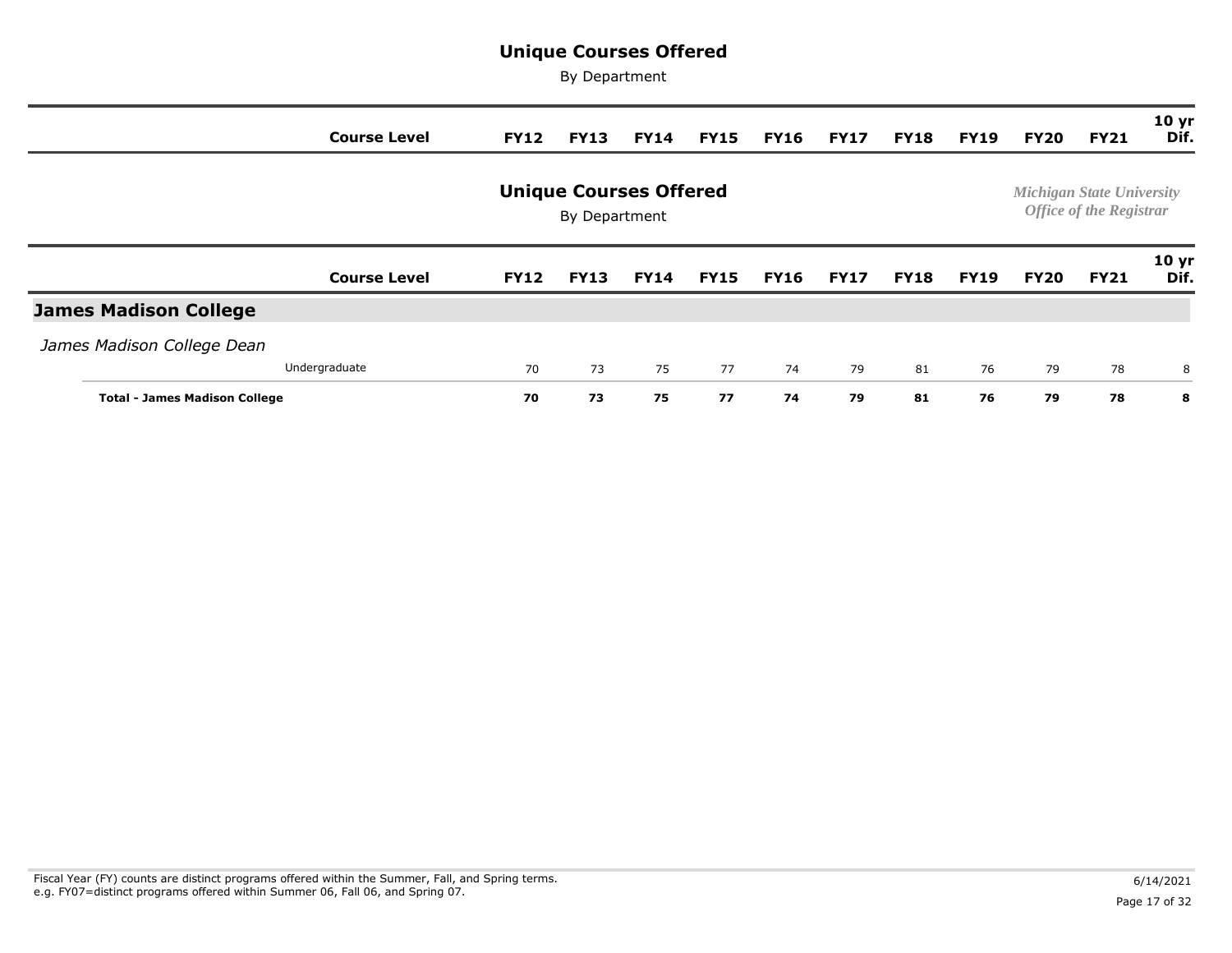|                           | <b>Course Level</b> | <b>FY12</b> | <b>FY13</b>                                    |             | <b>FY14 FY15</b> | <b>FY16</b> | <b>FY17</b> | <b>FY18</b> | <b>FY19</b> | <b>FY20</b> | <b>FY21</b>                                                        | 10 <sub>yr</sub><br>Dif. |
|---------------------------|---------------------|-------------|------------------------------------------------|-------------|------------------|-------------|-------------|-------------|-------------|-------------|--------------------------------------------------------------------|--------------------------|
|                           |                     |             | <b>Unique Courses Offered</b><br>By Department |             |                  |             |             |             |             |             | <b>Michigan State University</b><br><b>Office of the Registrar</b> |                          |
|                           | <b>Course Level</b> | <b>FY12</b> | <b>FY13</b>                                    | <b>FY14</b> | <b>FY15</b>      | <b>FY16</b> | <b>FY17</b> | <b>FY18</b> | <b>FY19</b> | <b>FY20</b> | <b>FY21</b>                                                        | 10 <sub>yr</sub><br>Dif. |
| Law                       |                     |             |                                                |             |                  |             |             |             |             |             |                                                                    |                          |
| <b>MSU College of Law</b> |                     |             |                                                |             |                  |             |             |             |             |             |                                                                    |                          |
|                           | Juris Doctor        | 229         | 266                                            | 264         | 253              | 225         | 225         | 200         | 191         | 186         | 169                                                                | $-60$                    |
| Total - Law               |                     | 229         | 266                                            | 264         | 253              | 225         | 225         | 200         | 191         | 186         | 169                                                                | -60                      |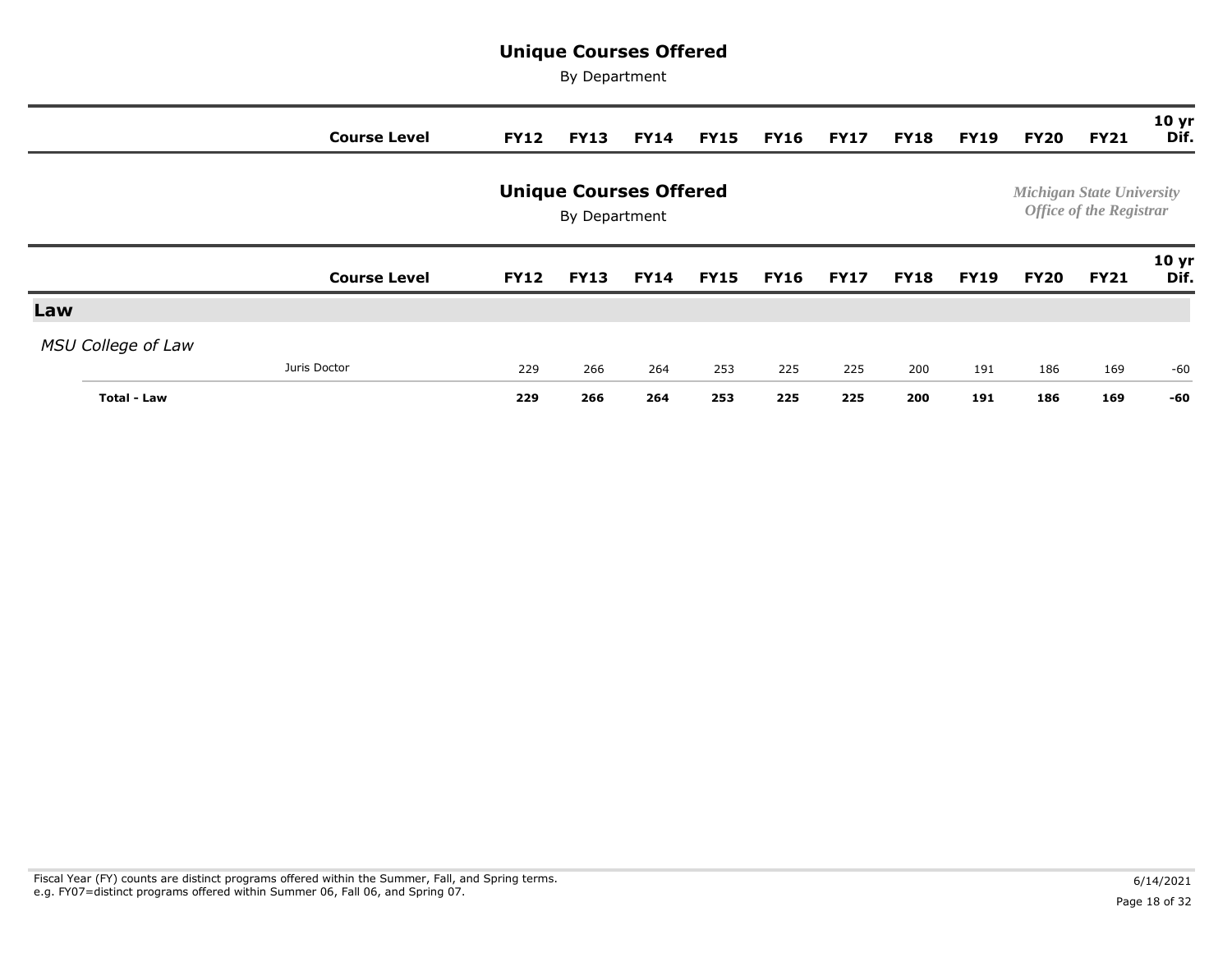|                                     | <b>Course Level</b> | <b>FY12</b> | <b>FY13</b>                                    | <b>FY14</b> | <b>FY15</b> | <b>FY16</b> | <b>FY17</b> | <b>FY18</b> | <b>FY19</b> | <b>FY20</b> | <b>FY21</b>                                                        | 10 <sub>yr</sub><br>Dif. |
|-------------------------------------|---------------------|-------------|------------------------------------------------|-------------|-------------|-------------|-------------|-------------|-------------|-------------|--------------------------------------------------------------------|--------------------------|
|                                     |                     |             | <b>Unique Courses Offered</b><br>By Department |             |             |             |             |             |             |             | <b>Michigan State University</b><br><b>Office of the Registrar</b> |                          |
|                                     | <b>Course Level</b> | <b>FY12</b> | <b>FY13</b>                                    | <b>FY14</b> | <b>FY15</b> | <b>FY16</b> | <b>FY17</b> | <b>FY18</b> | <b>FY19</b> | <b>FY20</b> | <b>FY21</b>                                                        | 10 <sub>yr</sub><br>Dif. |
| <b>Lyman Briggs College</b>         |                     |             |                                                |             |             |             |             |             |             |             |                                                                    |                          |
| Lyman Briggs Dean                   |                     |             |                                                |             |             |             |             |             |             |             |                                                                    |                          |
|                                     | Undergraduate       | 40          | 41                                             | 41          | 35          | 35          | 38          | 47          | 43          | 41          | 37                                                                 | $-3$                     |
| <b>Total - Lyman Briggs College</b> |                     | 40          | 41                                             | 41          | 35          | 35          | 38          | 47          | 43          | 41          | 37                                                                 | -3                       |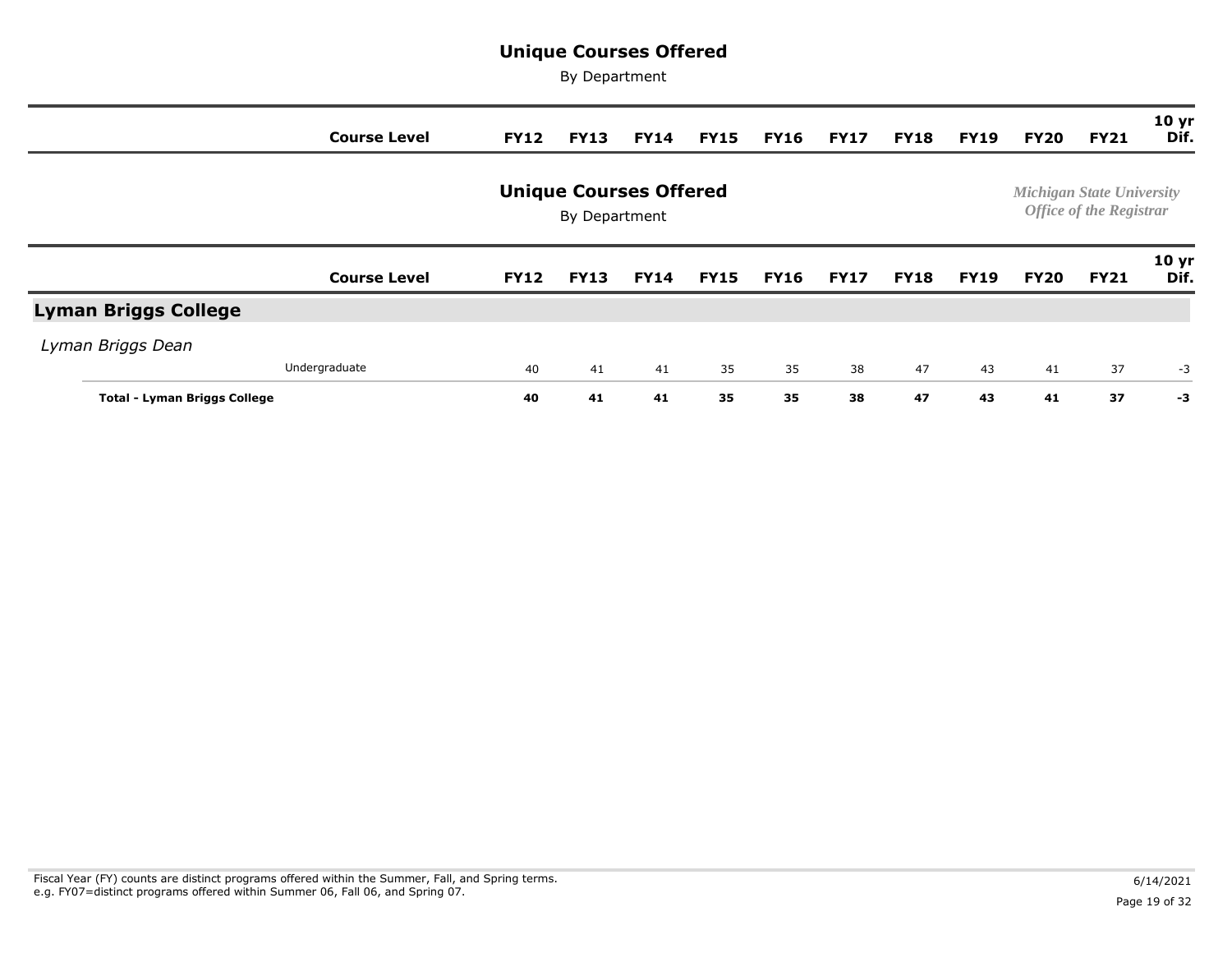|              |                      | <b>Course Level</b> | <b>FY12</b> | <b>FY13</b>                                    | <b>FY14</b> | <b>FY15</b> | <b>FY16</b> | <b>FY17</b> | <b>FY18</b> | <b>FY19</b> | <b>FY20</b> | <b>FY21</b>                                                        | 10 <sub>yr</sub><br>Dif. |
|--------------|----------------------|---------------------|-------------|------------------------------------------------|-------------|-------------|-------------|-------------|-------------|-------------|-------------|--------------------------------------------------------------------|--------------------------|
|              |                      |                     |             | <b>Unique Courses Offered</b><br>By Department |             |             |             |             |             |             |             | <b>Michigan State University</b><br><b>Office of the Registrar</b> |                          |
|              |                      | <b>Course Level</b> | <b>FY12</b> | <b>FY13</b>                                    | <b>FY14</b> | <b>FY15</b> | <b>FY16</b> | <b>FY17</b> | <b>FY18</b> | <b>FY19</b> | <b>FY20</b> | <b>FY21</b>                                                        | 10 <sub>yr</sub><br>Dif. |
| <b>Music</b> |                      |                     |             |                                                |             |             |             |             |             |             |             |                                                                    |                          |
| <b>Music</b> |                      |                     |             |                                                |             |             |             |             |             |             |             |                                                                    |                          |
|              |                      | Undergraduate       | 162         | 166                                            | 164         | 161         | 164         | 166         | 164         | 164         | 169         | 160                                                                | $-2$                     |
|              |                      | Graduate            | 97          | 98                                             | 75          | 77          | 77          | 84          | 84          | 87          | 85          | 89                                                                 | $-8$                     |
|              | <b>Total - Music</b> |                     | 259         | 264                                            | 239         | 238         | 241         | 250         | 248         | 251         | 254         | 249                                                                | $-10$                    |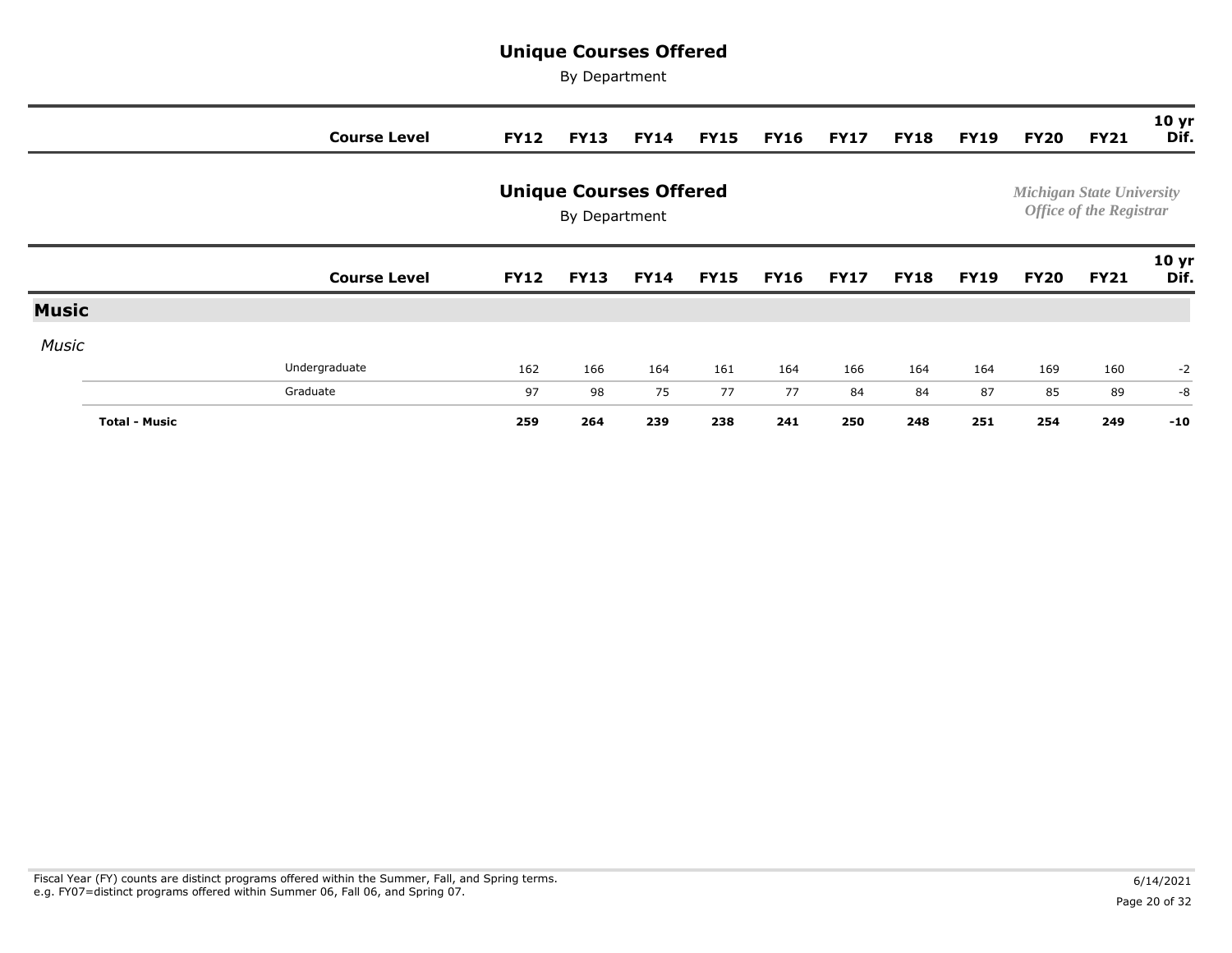|                                             | <b>Course Level</b> | <b>FY12</b> | <b>FY13</b>                                    | <b>FY14</b>    | <b>FY15</b>    | <b>FY16</b>    | <b>FY17</b>    | <b>FY18</b>    | <b>FY19</b>      | <b>FY20</b>    | <b>FY21</b>                                                        | 10 <sub>yr</sub><br>Dif. |
|---------------------------------------------|---------------------|-------------|------------------------------------------------|----------------|----------------|----------------|----------------|----------------|------------------|----------------|--------------------------------------------------------------------|--------------------------|
|                                             |                     |             | <b>Unique Courses Offered</b><br>By Department |                |                |                |                |                |                  |                | <b>Michigan State University</b><br><b>Office of the Registrar</b> |                          |
|                                             | <b>Course Level</b> | <b>FY12</b> | <b>FY13</b>                                    | <b>FY14</b>    | <b>FY15</b>    | <b>FY16</b>    | <b>FY17</b>    | <b>FY18</b>    | <b>FY19</b>      | <b>FY20</b>    | <b>FY21</b>                                                        | 10 <sub>yr</sub><br>Dif. |
| <b>Natural Science</b>                      |                     |             |                                                |                |                |                |                |                |                  |                |                                                                    |                          |
| <b>Biochemistry &amp; Molecular Biology</b> |                     |             |                                                |                |                |                |                |                |                  |                |                                                                    |                          |
|                                             | Undergraduate       | 10          | 10                                             | 10             | 11             | 11             | 11             | 10             | 10               | 10             | 12                                                                 | $\overline{2}$           |
|                                             | Graduate            | 17          | 14                                             | 14             | 16             | 16             | 16             | 16             | 16               | 16             | 15                                                                 | $-2$                     |
|                                             | Professional        | 3           | 5                                              | $\overline{4}$ | 5              | 5              | 5              | 5              | $\overline{4}$   | $\overline{2}$ | $\overline{2}$                                                     | $-1$                     |
| <b>Biological Science Program</b>           |                     |             |                                                |                |                |                |                |                |                  |                |                                                                    |                          |
|                                             | Undergraduate       | $\mathsf 0$ | $\pmb{0}$                                      | 28             | 28             | 28             | 30             | 28             | 28               | 28             | 28                                                                 | 28                       |
| <b>Biomedical Laboratory Diagstcs Prog</b>  |                     |             |                                                |                |                |                |                |                |                  |                |                                                                    |                          |
|                                             | Undergraduate       | 38          | 37                                             | 30             | 30             | 31             | 32             | 36             | 42               | 34             | 31                                                                 | $-7$                     |
|                                             | Graduate            | 20          | 20                                             | 21             | 22             | 25             | 26             | 26             | 27               | 25             | 20                                                                 | $\mathbf 0$              |
| <b>BioMolecular Science</b>                 |                     |             |                                                |                |                |                |                |                |                  |                |                                                                    |                          |
|                                             | Graduate            | $\mathbf 0$ | $\mathsf 0$                                    | $\mathbf 0$    | $\overline{2}$ | $\overline{2}$ | $\overline{2}$ | $\overline{2}$ | $\overline{2}$   | $\overline{2}$ | $\overline{2}$                                                     | $\mathsf{2}$             |
| Cell and Molecular Biology Program          |                     |             |                                                |                |                |                |                |                |                  |                |                                                                    |                          |
|                                             | Graduate            | $\mathbf 0$ | $\pmb{0}$                                      | 6              | 6              | 6              | 6              | 6              | $\boldsymbol{6}$ | 6              | 6                                                                  | 6                        |
| Chemistry                                   |                     |             |                                                |                |                |                |                |                |                  |                |                                                                    |                          |
|                                             | Undergraduate       | 37          | 37                                             | 39             | 39             | 41             | 40             | 41             | 38               | 41             | 40                                                                 | 3                        |
|                                             | Graduate            | 32          | 28                                             | 29             | 29             | 28             | 29             | 28             | 28               | 27             | 28                                                                 | $-4$                     |
| Computational Math, Sci, Engineering        |                     |             |                                                |                |                |                |                |                |                  |                |                                                                    |                          |
|                                             | Undergraduate       | $\mathbf 0$ | $\mathsf 0$                                    | $\mathbf 0$    | $\mathsf 0$    | 0              | $\overline{2}$ | 5              | $\sqrt{5}$       | 5              | 15                                                                 | 15                       |
|                                             | Graduate            | $\mathbf 0$ | $\pmb{0}$                                      | $\mathbf 0$    | $\mathbf 0$    | 0              | 10             | $\mathbf 0$    | $\mathbf 0$      | $\mathbf 0$    | $\mathsf 0$                                                        | $\pmb{0}$                |
|                                             |                     |             |                                                |                |                |                |                |                |                  |                |                                                                    |                          |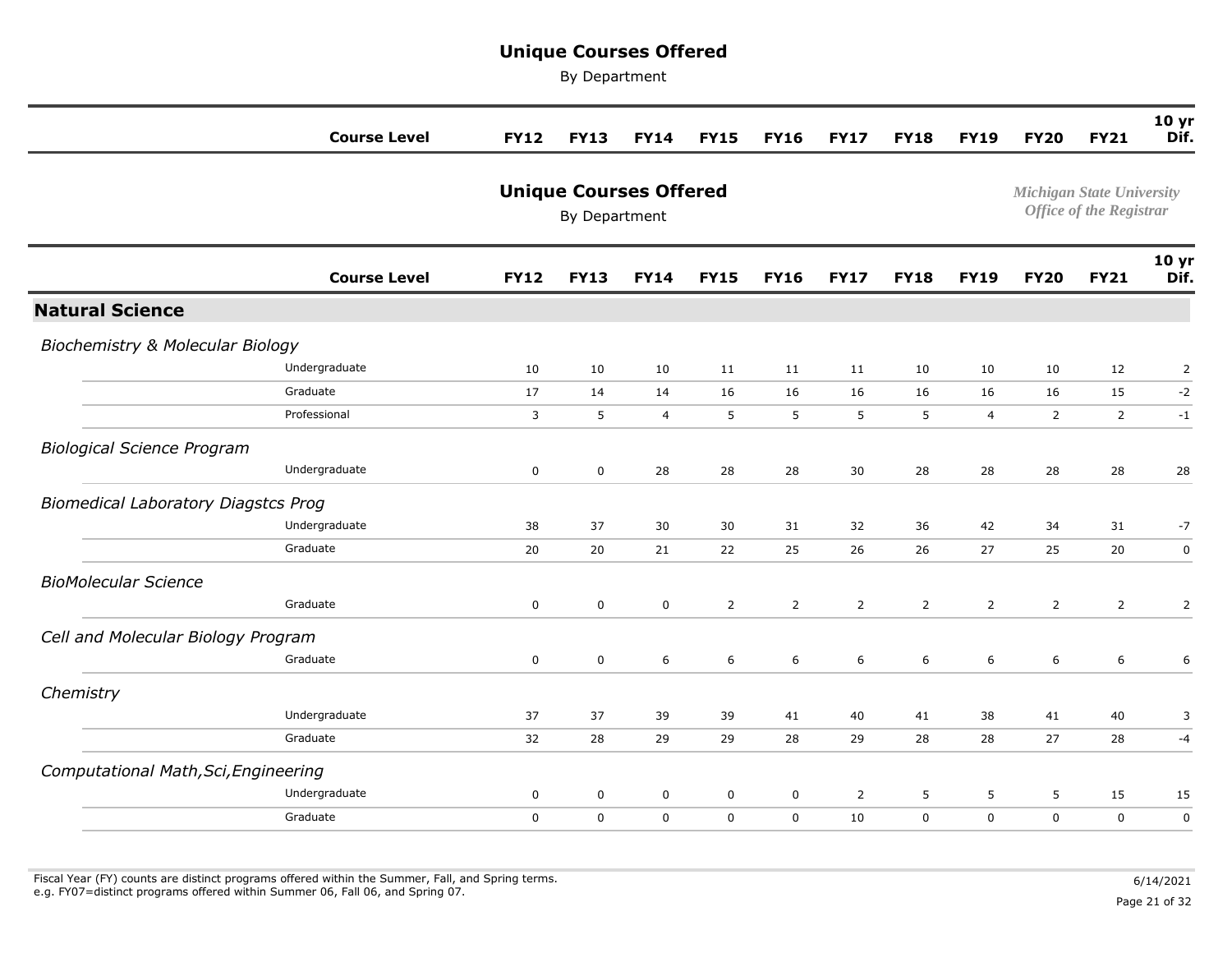By Department

|                                         | <b>Course Level</b> | <b>FY12</b>  | <b>FY13</b>    | <b>FY14</b>    | <b>FY15</b>    | <b>FY16</b>  | <b>FY17</b>    | <b>FY18</b>    | <b>FY19</b>  | <b>FY20</b>  | <b>FY21</b>    | 10 <sub>yr</sub><br>Dif. |
|-----------------------------------------|---------------------|--------------|----------------|----------------|----------------|--------------|----------------|----------------|--------------|--------------|----------------|--------------------------|
|                                         |                     |              |                |                |                |              |                |                |              |              |                |                          |
| Ctr Integrative Std - General Sci       |                     |              |                |                |                |              |                |                |              |              |                |                          |
|                                         | Undergraduate       | 18           | 18             | 26             | 26             | 27           | 26             | 26             | 25           | 22           | 24             | 6                        |
|                                         | Graduate            | $\mathbf 0$  | $\mathbf 0$    | $\sqrt{5}$     | 6              | $\mathbf{1}$ | $\overline{2}$ | $\overline{2}$ | $\mathbf{1}$ | $\mathbf{1}$ | $\mathbf{1}$   | $\mathbf{1}$             |
|                                         | Professional        | $\mathbf 0$  | $\mathbf 0$    | $\mathbf{1}$   | $\mathbf{1}$   | $\mathbf 0$  | $\mathsf 0$    | $\mathbf 0$    | $\mathbf 0$  | $\mathbf 0$  | $\mathbf 0$    | $\pmb{0}$                |
| <b>Earth and Environmental Sciences</b> |                     |              |                |                |                |              |                |                |              |              |                |                          |
|                                         | Undergraduate       | 20           | 18             | 19             | 19             | 19           | 22             | 22             | 20           | 19           | 21             | $\mathbf{1}$             |
|                                         | Graduate            | 24           | 23             | 23             | 22             | 21           | 24             | 24             | 25           | 22           | 27             | $\mathsf{3}$             |
| Genetics Program                        |                     |              |                |                |                |              |                |                |              |              |                |                          |
|                                         | Graduate            | $\mathbf 0$  | $\mathbf 0$    | $\overline{7}$ | $\overline{7}$ | 8            | $\,8\,$        | 8              | 8            | 8            | 8              | $\,8\,$                  |
| <b>Integrative Biology</b>              |                     |              |                |                |                |              |                |                |              |              |                |                          |
|                                         | Undergraduate       | 52           | 53             | 52             | 52             | 51           | 65             | 53             | 51           | 59           | 48             | -4                       |
|                                         | Graduate            | 24           | 22             | 21             | 22             | 21           | 22             | 15             | 17           | 17           | 17             | $-7$                     |
| Mathematics                             |                     |              |                |                |                |              |                |                |              |              |                |                          |
|                                         | Undergraduate       | 53           | 59             | 60             | 60             | 64           | 62             | 62             | 65           | 61           | 64             | 11                       |
|                                         | Graduate            | 43           | 40             | 42             | 38             | 30           | 36             | 41             | 40           | 37           | 33             | $-10$                    |
| Microbiology & Molecular Genetics       |                     |              |                |                |                |              |                |                |              |              |                |                          |
|                                         | Undergraduate       | 25           | 26             | 24             | 22             | 24           | 25             | 28             | 29           | $30\,$       | 28             | 3                        |
|                                         | Graduate            | 12           | 10             | 12             | 11             | 13           | 11             | 10             | 11           | 10           | 8              | $-4$                     |
|                                         | Professional        | 5            | 9              | 9              | 8              | 8            | 8              | 8              | 6            | 4            | $\overline{4}$ | $-1$                     |
| Natural Science Dean                    |                     |              |                |                |                |              |                |                |              |              |                |                          |
|                                         | Undergraduate       | 69           | 64             | 27             | 26             | 26           | 20             | 21             | 24           | 26           | 20             | $-49$                    |
|                                         | Graduate            | 47           | 57             | 17             | 9              | 9            | $\overline{7}$ | 5              | 5            | 5            | 6              | $-41$                    |
|                                         | Professional        | $\mathbf{1}$ | $\overline{2}$ | $\mathbf{1}$   | $\mathbf 0$    | $\mathbf 0$  | $\mathbf 0$    | $\mathbf 0$    | $\mathbf 0$  | $\mathbf 0$  | $\mathbf 0$    | $-1$                     |
| Neuroscience Program                    |                     |              |                |                |                |              |                |                |              |              |                |                          |
|                                         | Undergraduate       | $\pmb{0}$    | $\overline{4}$ | 6              | 9              | 14           | 17             | 16             | 18           | 20           | 19             | 19                       |
|                                         | Graduate            | 23           | 23             | 19             | 22             | 19           | 22             | 19             | 22           | 15           | 17             | -6                       |
|                                         |                     |              |                |                |                |              |                |                |              |              |                |                          |

Fiscal Year (FY) counts are distinct programs offered within the Summer, Fall, and Spring terms.<br>e.g. FY07=distinct programs offered within Summer 06, Fall 06, and Spring 07. e.g. FY07=distinct programs offered within Summer 06, Fall 06, and Spring 07. Page 22 of 32 page 22 of 32 of 32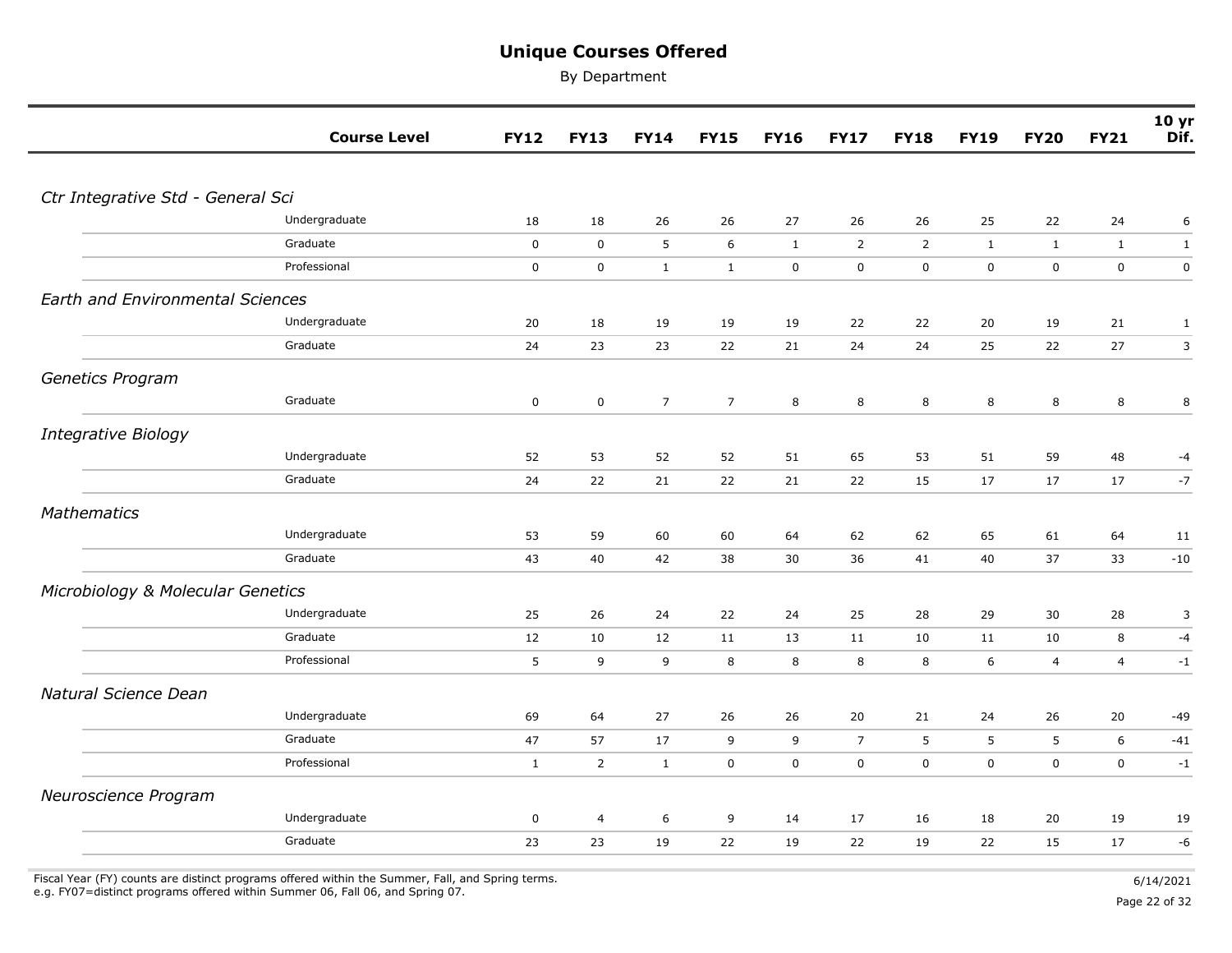|                                     | <b>Course Level</b> | <b>FY12</b> | <b>FY13</b> | <b>FY14</b>  | <b>FY15</b>  | <b>FY16</b>  | <b>FY17</b>    | <b>FY18</b>  | <b>FY19</b>    | <b>FY20</b>  | <b>FY21</b>  | 10 <sub>yr</sub><br>Dif. |
|-------------------------------------|---------------------|-------------|-------------|--------------|--------------|--------------|----------------|--------------|----------------|--------------|--------------|--------------------------|
|                                     |                     |             |             |              |              |              |                |              |                |              |              |                          |
| Physics-Astronomy                   |                     |             |             |              |              |              |                |              |                |              |              |                          |
|                                     | Undergraduate       | 45          | 45          | 44           | 44           | 45           | 45             | 47           | 47             | 46           | 46           | 1                        |
|                                     | Graduate            | 34          | 32          | 30           | 39           | 36           | 40             | 35           | 38             | 35           | 33           | $-1$                     |
| Physiology                          |                     |             |             |              |              |              |                |              |                |              |              |                          |
|                                     | Undergraduate       | 15          | 18          | 17           | 18           | 15           | 15             | 13           | 13             | 13           | 13           | $-2$                     |
|                                     | Graduate            | $\mathbf 0$ | 6           | 6            | 6            | 6            | $\overline{7}$ | 6            | $\overline{7}$ | 6            | 6            | 6                        |
| Plant Biology                       |                     |             |             |              |              |              |                |              |                |              |              |                          |
|                                     | Undergraduate       | 17          | 22          | 21           | 21           | 18           | 21             | 21           | 19             | 20           | 16           | $-1$                     |
|                                     | Graduate            | 17          | 21          | 21           | 22           | 17           | 24             | 13           | 21             | 16           | 19           | $\overline{2}$           |
| Program in Mathematics Education    |                     |             |             |              |              |              |                |              |                |              |              |                          |
|                                     | Undergraduate       | $\mathbf 0$ | $\mathbf 0$ | $\mathbf{1}$ | $\mathbf{1}$ | $\mathbf{1}$ | $\mathbf{1}$   | $\mathbf{1}$ | $\mathbf{1}$   | $\mathbf{1}$ | $\mathbf{1}$ | 1                        |
|                                     | Graduate            | $\mathbf 0$ | $\mathbf 0$ | 16           | 20           | 12           | 16             | 13           | 19             | 17           | 17           | 17                       |
| <b>Statistics &amp; Probability</b> |                     |             |             |              |              |              |                |              |                |              |              |                          |
|                                     | Undergraduate       | 21          | 26          | 27           | 27           | 28           | 28             | 29           | 29             | 29           | 31           | 10                       |
|                                     | Graduate            | 27          | 26          | 27           | 28           | 28           | 28             | 27           | 29             | 30           | 30           | 3                        |
| <b>Total - Natural Science</b>      |                     | 749         | 775         | 762          | 774          | 754          | 811            | 768          | 796            | 765          | 756          | $\overline{\mathbf{z}}$  |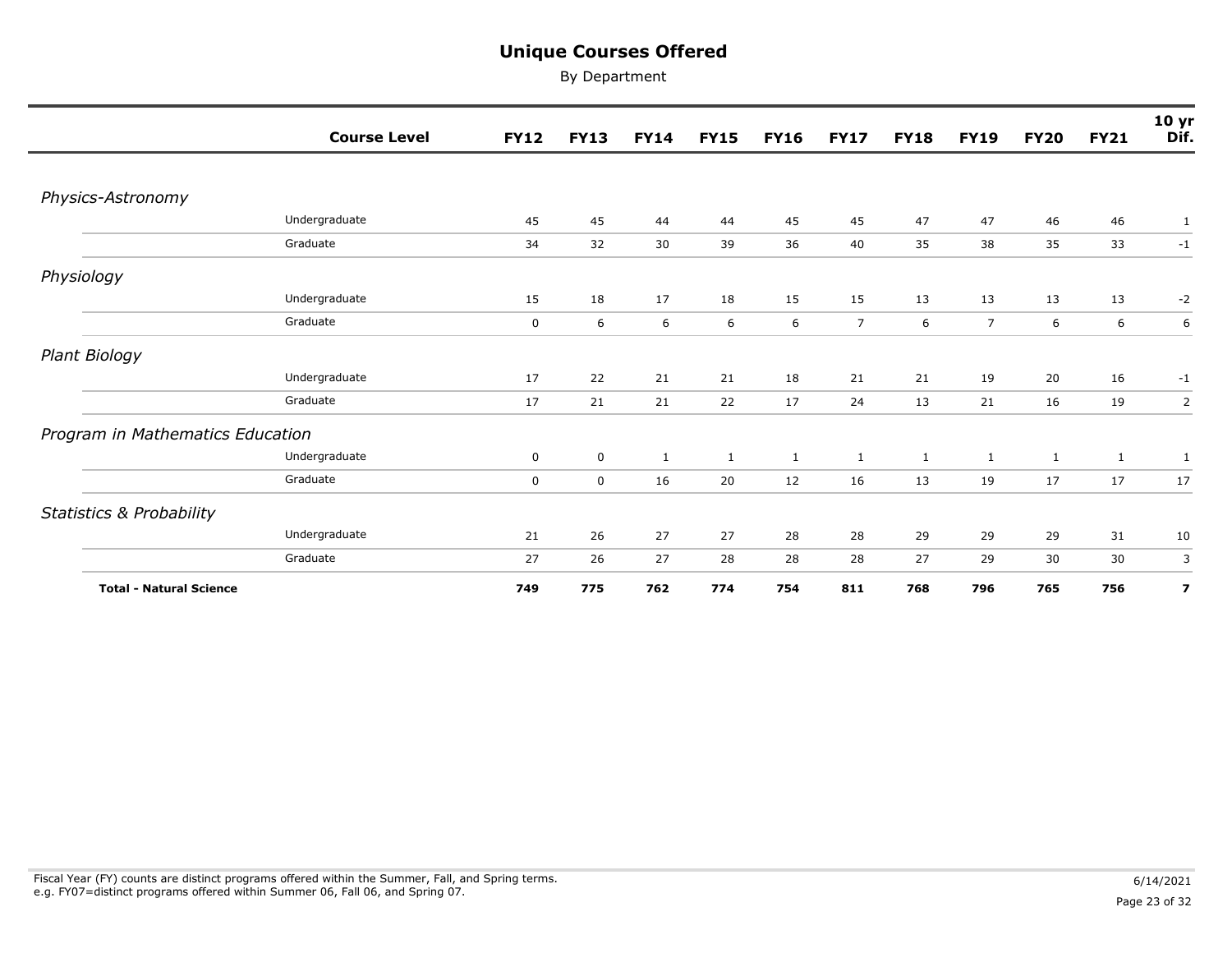|                |                        | <b>Course Level</b> | <b>FY12</b> | <b>FY13</b>                                    | <b>FY14</b> | <b>FY15</b> | <b>FY16</b> | <b>FY17</b> | <b>FY18</b> | <b>FY19</b> | <b>FY20</b> | <b>FY21</b>                                                        | 10 <sub>yr</sub><br>Dif. |
|----------------|------------------------|---------------------|-------------|------------------------------------------------|-------------|-------------|-------------|-------------|-------------|-------------|-------------|--------------------------------------------------------------------|--------------------------|
|                |                        |                     |             | <b>Unique Courses Offered</b><br>By Department |             |             |             |             |             |             |             | <b>Michigan State University</b><br><b>Office of the Registrar</b> |                          |
|                |                        | <b>Course Level</b> | <b>FY12</b> | <b>FY13</b>                                    | <b>FY14</b> | <b>FY15</b> | <b>FY16</b> | <b>FY17</b> | <b>FY18</b> | <b>FY19</b> | <b>FY20</b> | <b>FY21</b>                                                        | 10 <sub>yr</sub><br>Dif. |
| <b>Nursing</b> |                        |                     |             |                                                |             |             |             |             |             |             |             |                                                                    |                          |
| <b>Nursing</b> |                        |                     |             |                                                |             |             |             |             |             |             |             |                                                                    |                          |
|                |                        | Undergraduate       | 23          | 23                                             | 22          | 22          | 24          | 30          | 29          | 30          | 30          | 33                                                                 | 10                       |
|                |                        | Graduate            | 68          | 63                                             | 61          | 65          | 66          | 64          | 62          | 68          | 73          | 66                                                                 | $-2$                     |
|                | <b>Total - Nursing</b> |                     | 91          | 86                                             | 83          | 87          | 90          | 94          | 91          | 98          | 103         | 99                                                                 | 8                        |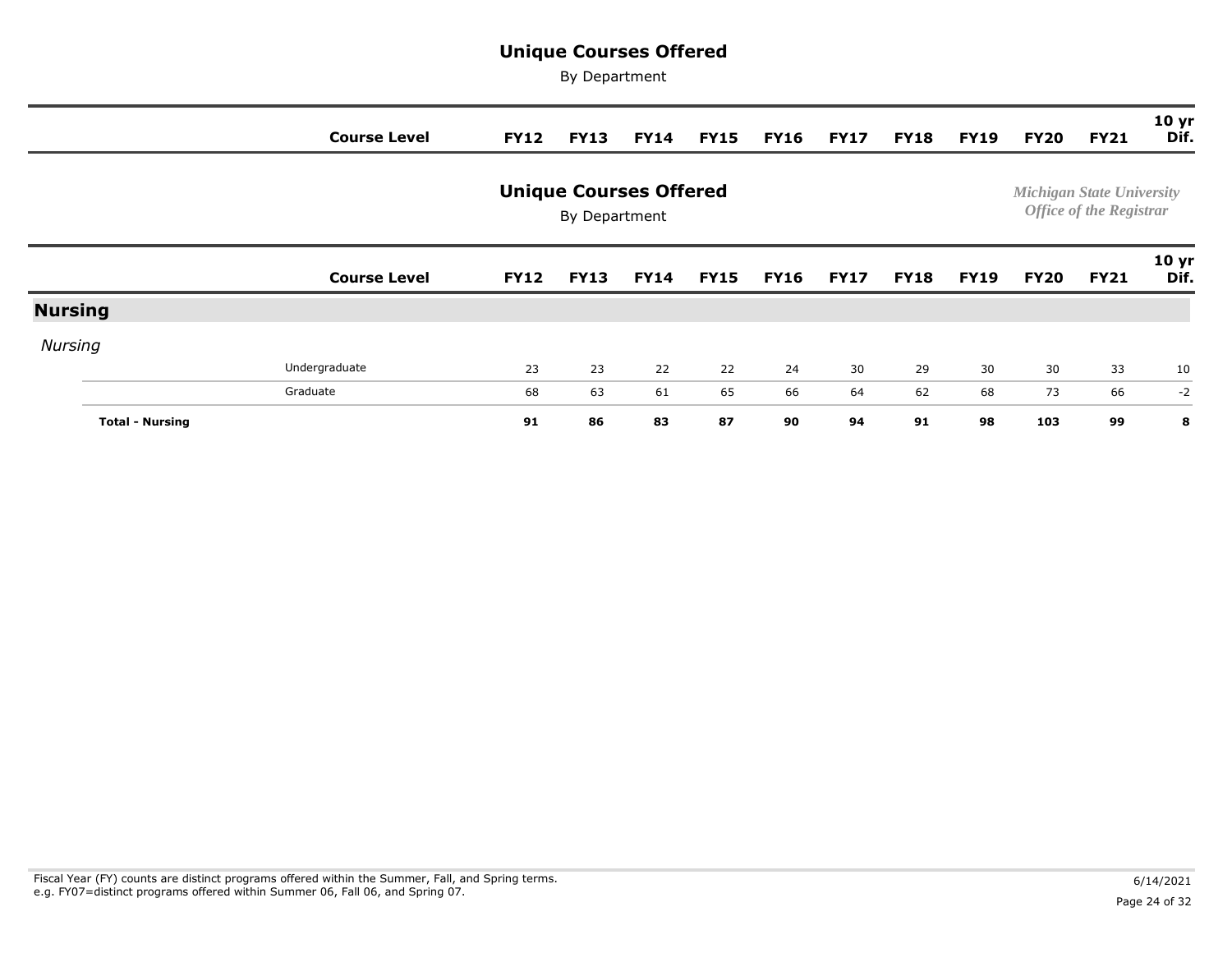By Department

|                                                                                                                                                                                   | <b>Course Level</b> | <b>FY12</b>    | <b>FY13</b>                                    | <b>FY14</b>     | <b>FY15</b>    | <b>FY16</b>    | <b>FY17</b>    | <b>FY18</b>    | <b>FY19</b>    | <b>FY20</b>                      | <b>FY21</b>                    | 10 <sub>yr</sub><br>Dif. |
|-----------------------------------------------------------------------------------------------------------------------------------------------------------------------------------|---------------------|----------------|------------------------------------------------|-----------------|----------------|----------------|----------------|----------------|----------------|----------------------------------|--------------------------------|--------------------------|
|                                                                                                                                                                                   |                     |                | <b>Unique Courses Offered</b><br>By Department |                 |                |                |                |                |                | <b>Michigan State University</b> | <b>Office of the Registrar</b> |                          |
|                                                                                                                                                                                   | <b>Course Level</b> | <b>FY12</b>    | <b>FY13</b>                                    | <b>FY14</b>     | <b>FY15</b>    | <b>FY16</b>    | <b>FY17</b>    | <b>FY18</b>    | <b>FY19</b>    | <b>FY20</b>                      | <b>FY21</b>                    | 10 <sub>yr</sub><br>Dif. |
| <b>Osteopathic Medicine</b>                                                                                                                                                       |                     |                |                                                |                 |                |                |                |                |                |                                  |                                |                          |
| <b>Family Medicine</b>                                                                                                                                                            | Professional        | $\overline{7}$ | $\overline{7}$                                 | 6               | 8              | 8              | 6              | 5              | 6              | 6                                | 6                              | $-1$                     |
| Microbiology & Molecular Genetics                                                                                                                                                 |                     |                |                                                |                 |                |                |                |                |                |                                  |                                |                          |
|                                                                                                                                                                                   | Professional        | $\mathbf{1}$   | $\mathbf{1}$                                   | $\mathbf{1}$    | $\mathbf{1}$   | $\mathbf{1}$   | $\mathbf{1}$   | $\mathbf 0$    | $\pmb{0}$      | $\mathbf 0$                      | $\mathbf 0$                    | $-1$                     |
| Neurology and Ophthalmology                                                                                                                                                       |                     |                |                                                |                 |                |                |                |                |                |                                  |                                |                          |
|                                                                                                                                                                                   | Professional        | 8              | $\bf 8$                                        | 8               | 9              | 6              | 6              | 6              | 6              | 9                                | 9                              | $\mathbf{1}$             |
| Osteopathic Manipulative Medicine                                                                                                                                                 |                     |                |                                                |                 |                |                |                |                |                |                                  |                                |                          |
|                                                                                                                                                                                   | Graduate            | 3              | 3                                              | $\mathbf 0$     | 3              | 3              | 3              | $\mathbf 0$    | $\pmb{0}$      | $\mathsf 0$                      | $\mathsf 0$                    | $-3$                     |
|                                                                                                                                                                                   | Professional        | 9              | 9                                              | 9               | 9              | 9              | 9              | 9              | 9              | 9                                | 9                              | $\pmb{0}$                |
| <b>Osteopathic Medical Specialties COM</b>                                                                                                                                        |                     |                |                                                |                 |                |                |                |                |                |                                  |                                |                          |
|                                                                                                                                                                                   | Undergraduate       | 3              | $\overline{2}$                                 | $\mathbf{1}$    | $\mathbf{1}$   | $\mathbf{1}$   | $\mathbf{1}$   | $\mathbf{1}$   | $\mathbf{1}$   | $\mathbf{1}$                     | $\mathbf{1}$                   | $-2$                     |
|                                                                                                                                                                                   | Professional        | 10             | 10                                             | 10              | 18             | 21             | 21             | 21             | 21             | 23                               | 23                             | 13                       |
| Osteopathic Medicine Dean                                                                                                                                                         |                     |                |                                                |                 |                |                |                |                |                |                                  |                                |                          |
|                                                                                                                                                                                   | Undergraduate       | $\mathbf{1}$   | $\mathbf{1}$                                   | $\mathbf{1}$    | $\mathbf{1}$   | $\mathbf{1}$   | $\mathbf{1}$   | $\mathbf{1}$   | $\mathbf{1}$   | $\mathbf{1}$                     | $\mathbf{1}$                   | 0                        |
|                                                                                                                                                                                   | Graduate            | $\overline{7}$ | $\overline{7}$                                 | $\overline{7}$  | $\overline{7}$ | $\overline{7}$ | $\overline{2}$ | $\mathbf{1}$   | $\mathbf 0$    | $\overline{2}$                   | 9                              | $\mathsf{2}$             |
|                                                                                                                                                                                   | Professional        | 25             | 31                                             | 34              | 40             | 29             | 28             | 31             | 43             | 44                               | 43                             | 18                       |
| <b>Osteopathic Surgical Specialities</b>                                                                                                                                          |                     |                |                                                |                 |                |                |                |                |                |                                  |                                |                          |
|                                                                                                                                                                                   | Professional        | $\overline{7}$ | $\overline{7}$                                 | $7\overline{ }$ | 18             | 18             | 17             | 17             | 17             | 17                               | 17                             | 10                       |
| Pediatrics                                                                                                                                                                        |                     |                |                                                |                 |                |                |                |                |                |                                  |                                |                          |
|                                                                                                                                                                                   | Professional        | $\overline{2}$ | $\overline{2}$                                 | $\overline{2}$  | 3              | 3              | $\overline{2}$ | $\overline{2}$ | $\overline{2}$ | $\overline{2}$                   | $\overline{2}$                 | $\pmb{0}$                |
| Fiscal Year (FY) counts are distinct programs offered within the Summer, Fall, and Spring terms.<br>e.g. FY07=distinct programs offered within Summer 06, Fall 06, and Spring 07. |                     |                |                                                |                 |                |                |                |                |                |                                  |                                | 6/14/2021                |

e.g. FY07=distinct programs offered within Summer 06, Fall 06, and Spring 07. Page 25 of 32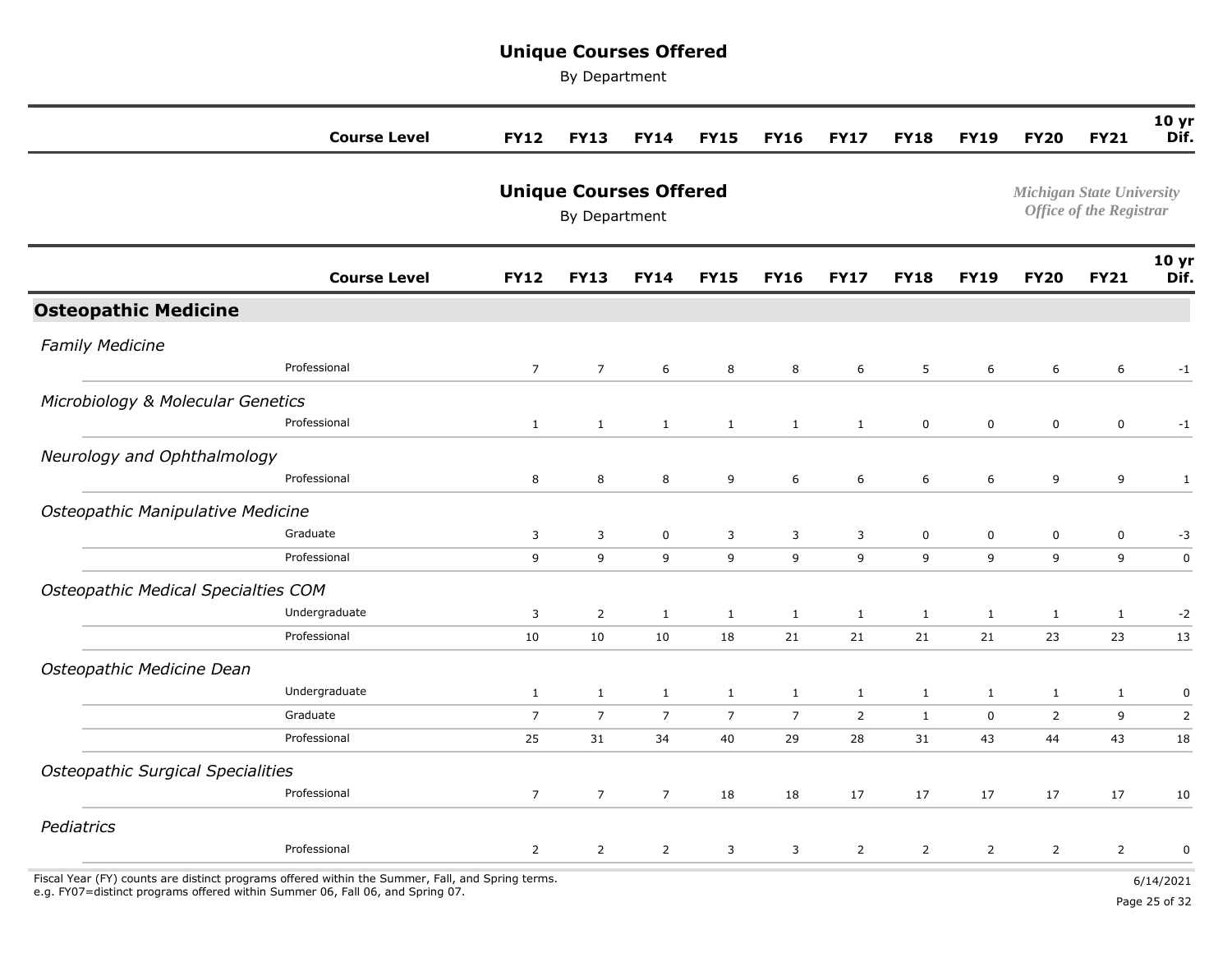| <b>Course Level</b>                 | <b>FY12</b>   | <b>FY13</b>    | <b>FY14</b>    | <b>FY15 FY16</b> |                | FY17           | FY18           | FY19           | <b>FY20</b>    | <b>FY21</b>    | <b>10 yr</b><br>Dif. |
|-------------------------------------|---------------|----------------|----------------|------------------|----------------|----------------|----------------|----------------|----------------|----------------|----------------------|
| Physical Medicine & Rehabilitation  |               |                |                |                  |                |                |                |                |                |                |                      |
| Professional                        | $\mathcal{P}$ | $\overline{2}$ | $\overline{2}$ | $\overline{2}$   | $\overline{2}$ | $\overline{2}$ | $\overline{2}$ | $\overline{2}$ | $\overline{2}$ | $\overline{2}$ | $\mathbf{0}$         |
| <b>Total - Osteopathic Medicine</b> | 85            | 90             | 88             | 120              | 109            | 99             | 96             | 108            | 116            | 122            | 37                   |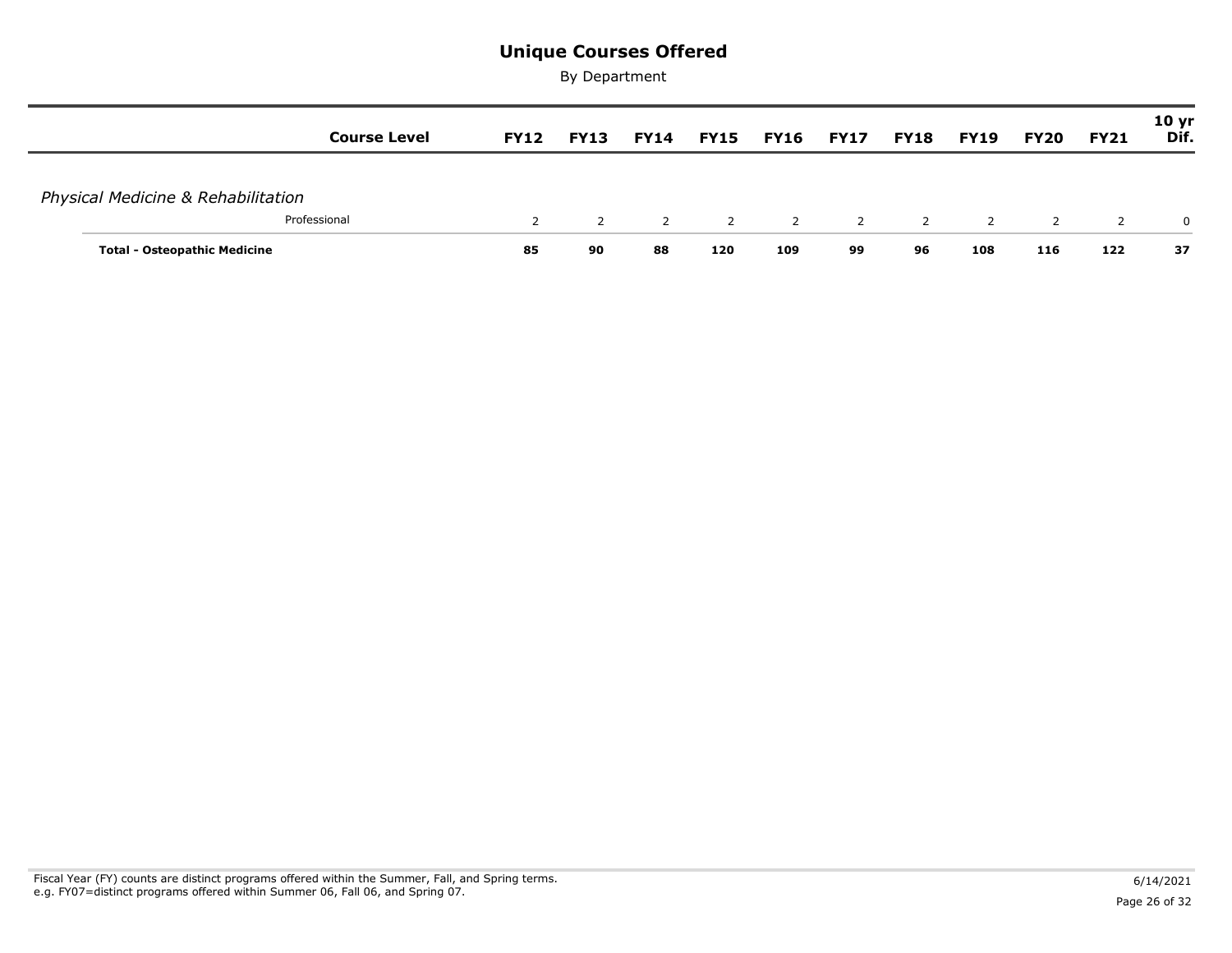| <b>Course Level</b>                             | <b>FY12</b> | <b>FY13</b> | <b>FY14</b> | <b>FY15</b> | <b>FY16</b> | <b>FY17</b> | <b>FY18</b> | <b>FY19</b> | FY20        | <b>FY21</b> | 10 <sub>yr</sub><br>Dif. |  |
|-------------------------------------------------|-------------|-------------|-------------|-------------|-------------|-------------|-------------|-------------|-------------|-------------|--------------------------|--|
| <b>Unique Courses Offered</b><br>By Department  |             |             |             |             |             |             |             |             |             |             |                          |  |
| <b>Course Level</b>                             | <b>FY12</b> | <b>FY13</b> | <b>FY14</b> | <b>FY15</b> | <b>FY16</b> | <b>FY17</b> | <b>FY18</b> | <b>FY19</b> | <b>FY20</b> | <b>FY21</b> | 10 <sub>yr</sub><br>Dif. |  |
| <b>Resdntl Coll Arts and Humanities</b>         |             |             |             |             |             |             |             |             |             |             |                          |  |
| Resdntl Coll Arts and Humanit Dean              |             |             |             |             |             |             |             |             |             |             |                          |  |
| Undergraduate                                   | 20          | 21          | 21          | 21          | 20          | 20          | 20          | 20          | 22          | 20          | 0                        |  |
| <b>Total - Resdntl Coll Arts and Humanities</b> |             | 21          | 21          | 21          | 20          | 20          | 20          | 20          | 22          | 20          | $\mathbf{o}$             |  |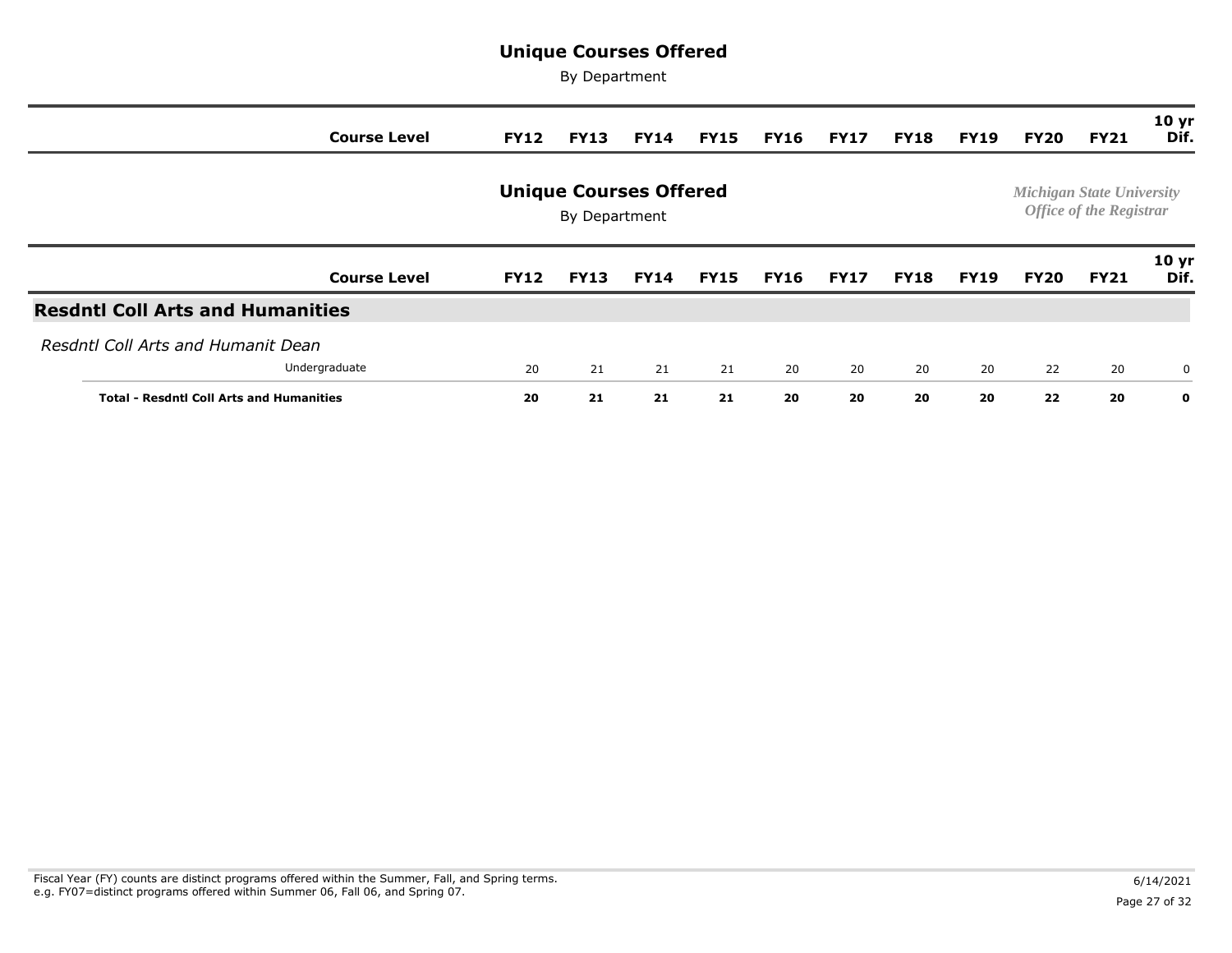By Department

|                                    | <b>Course Level</b>       | <b>FY12</b> | <b>FY13</b>                                    | <b>FY14</b> | <b>FY15</b> | <b>FY16</b> | <b>FY17</b> | <b>FY18</b> | <b>FY19</b> | <b>FY20</b>                      | <b>FY21</b>                    | 10 yr<br>Dif.                         |
|------------------------------------|---------------------------|-------------|------------------------------------------------|-------------|-------------|-------------|-------------|-------------|-------------|----------------------------------|--------------------------------|---------------------------------------|
|                                    |                           |             | <b>Unique Courses Offered</b><br>By Department |             |             |             |             |             |             | <b>Michigan State University</b> | <b>Office of the Registrar</b> |                                       |
|                                    | <b>Course Level</b>       | <b>FY12</b> | <b>FY13</b>                                    | <b>FY14</b> | <b>FY15</b> | <b>FY16</b> | <b>FY17</b> | <b>FY18</b> | <b>FY19</b> | <b>FY20</b>                      | <b>FY21</b>                    | 10 yr<br>Dif.                         |
| <b>Social Science</b>              |                           |             |                                                |             |             |             |             |             |             |                                  |                                |                                       |
| Anthropology                       |                           |             |                                                |             |             |             |             |             |             |                                  |                                |                                       |
|                                    | Undergraduate<br>Graduate | 43<br>27    | 41<br>20                                       | 37<br>28    | 38<br>24    | 35<br>25    | 33<br>26    | 37<br>23    | 38<br>21    | 36<br>23                         | 36<br>24                       | $-7$<br>$-3$                          |
| Criminal Justice                   | Undergraduate             | 32          | 33                                             | 33          | 34          | 32          | 31          | 32          | 29          | 33                               | 34                             | $\overline{2}$                        |
| Ctr Integrative Std-Social Science | Graduate<br>Undergraduate | 35<br>20    | 39<br>18                                       | 46<br>19    | 43<br>18    | 43<br>18    | 44<br>19    | 45<br>17    | 41<br>17    | 34<br>18                         | 42<br>17                       | $\overline{7}$<br>$-3$                |
| Economics                          | Undergraduate<br>Graduate | 35<br>37    | 35<br>38                                       | 36<br>39    | 38<br>37    | 39<br>32    | 43<br>37    | 43<br>39    | 43<br>36    | 45<br>34                         | 43<br>26                       | 8<br>$-11$                            |
| Geo, Environ, and Spatial Sciences |                           |             |                                                |             |             |             |             |             |             |                                  |                                |                                       |
|                                    | Undergraduate<br>Graduate | 43<br>21    | 44<br>19                                       | 46<br>20    | 50<br>15    | 45<br>18    | 46<br>20    | 45<br>18    | 48<br>20    | 50<br>15                         | 47<br>21                       | $\overline{\mathcal{L}}$<br>$\pmb{0}$ |
| History                            |                           |             |                                                |             |             |             |             |             |             |                                  |                                |                                       |
|                                    | Undergraduate<br>Graduate | 80<br>12    | 82<br>17                                       | 86<br>18    | 93<br>19    | 83<br>16    | 90<br>18    | 84<br>17    | 86<br>17    | 87<br>15                         | 76<br>14                       | $-4$<br>2                             |
| Human Development & Family Studies |                           |             |                                                |             |             |             |             |             |             |                                  |                                |                                       |
|                                    | Undergraduate<br>Graduate | 33<br>35    | 33<br>39                                       | 31<br>41    | 30<br>57    | 44<br>53    | 38<br>48    | 44<br>54    | 46<br>53    | 45<br>53                         | 47<br>56                       | 14<br>21                              |

Fiscal Year (FY) counts are distinct programs offered within the Summer, Fall, and Spring terms.<br>e.g. FY07=distinct programs offered within Summer 06, Fall 06, and Spring 07. e.g. FY07=distinct programs offered within Summer 06, Fall 06, and Spring 07. Page 28 of 32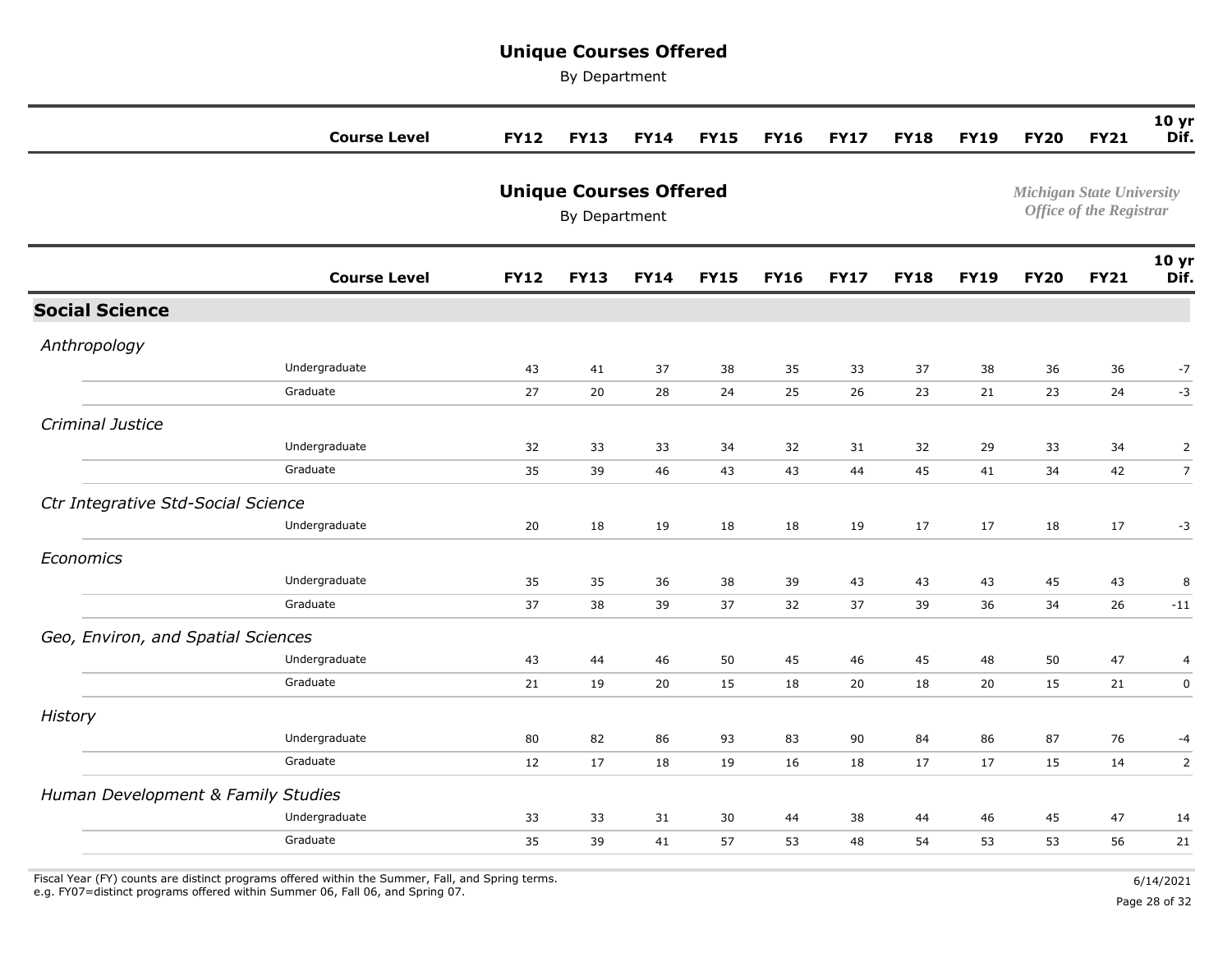|                                     | <b>Course Level</b> | <b>FY12</b> | <b>FY13</b> | <b>FY14</b>  | <b>FY15</b>    | <b>FY16</b> | <b>FY17</b> | <b>FY18</b> | <b>FY19</b> | <b>FY20</b> | <b>FY21</b> | 10 yr<br>Dif. |
|-------------------------------------|---------------------|-------------|-------------|--------------|----------------|-------------|-------------|-------------|-------------|-------------|-------------|---------------|
|                                     |                     |             |             |              |                |             |             |             |             |             |             |               |
| Human Resources and Labor Relations |                     |             |             |              |                |             |             |             |             |             |             |               |
|                                     | Undergraduate       | $\mathbf 0$ | $\mathbf 0$ | $\mathbf{1}$ | $\overline{2}$ | 3           | 6           | 11          | 13          | 13          | 14          | 14            |
|                                     | Graduate            | 17          | 17          | 20           | 23             | 23          | 26          | 23          | 24          | 25          | 23          | 6             |
| Planning, Design, & Construction    |                     |             |             |              |                |             |             |             |             |             |             |               |
|                                     | Undergraduate       | 17          | 17          | 15           | 15             | 15          | 14          | 15          | 15          | 16          | 15          | $-2$          |
|                                     | Graduate            | 16          | 14          | 16           | 16             | 15          | 12          | 13          | 12          | 17          | 16          | $\mathsf 0$   |
| <b>Political Science</b>            |                     |             |             |              |                |             |             |             |             |             |             |               |
|                                     | Undergraduate       | 36          | 37          | 33           | 39             | 35          | 37          | 36          | 40          | 40          | 40          | 4             |
|                                     | Graduate            | 28          | 26          | 26           | 28             | 26          | 27          | 27          | 27          | 26          | 27          | $-1$          |
| Psychology                          |                     |             |             |              |                |             |             |             |             |             |             |               |
|                                     | Undergraduate       | 38          | 38          | 39           | 38             | 41          | 40          | 42          | 41          | 46          | 44          | 6             |
|                                     | Graduate            | 29          | 32          | $30\,$       | 29             | 34          | 37          | 41          | 37          | 40          | 32          | $\mathsf{3}$  |
| Social Science Dean                 |                     |             |             |              |                |             |             |             |             |             |             |               |
|                                     | Undergraduate       | 8           | 9           | 9            | 9              | 12          | 12          | 14          | 15          | 16          | 18          | 10            |
|                                     | Graduate            | 20          | 19          | 19           | 19             | 20          | 20          | 19          | 18          | 20          | 19          | $-1$          |
| Social Work                         |                     |             |             |              |                |             |             |             |             |             |             |               |
|                                     | Undergraduate       | 16          | 19          | 20           | 20             | 21          | 21          | 21          | 20          | 22          | 21          | 5             |
|                                     | Graduate            | 42          | 42          | 42           | 42             | 43          | 43          | 43          | 42          | 43          | 42          | $\mathbf 0$   |
| Sociology                           |                     |             |             |              |                |             |             |             |             |             |             |               |
|                                     | Undergraduate       | 34          | 33          | 34           | 31             | 34          | 32          | 29          | 30          | 31          | 31          | $-3$          |
|                                     | Graduate            | 22          | 22          | 21           | 15             | 14          | 15          | 12          | 13          | 16          | 13          | -9            |
| <b>Total - Social Science</b>       |                     | 776         | 783         | 805          | 822            | 819         | 835         | 844         | 842         | 859         | 838         | 62            |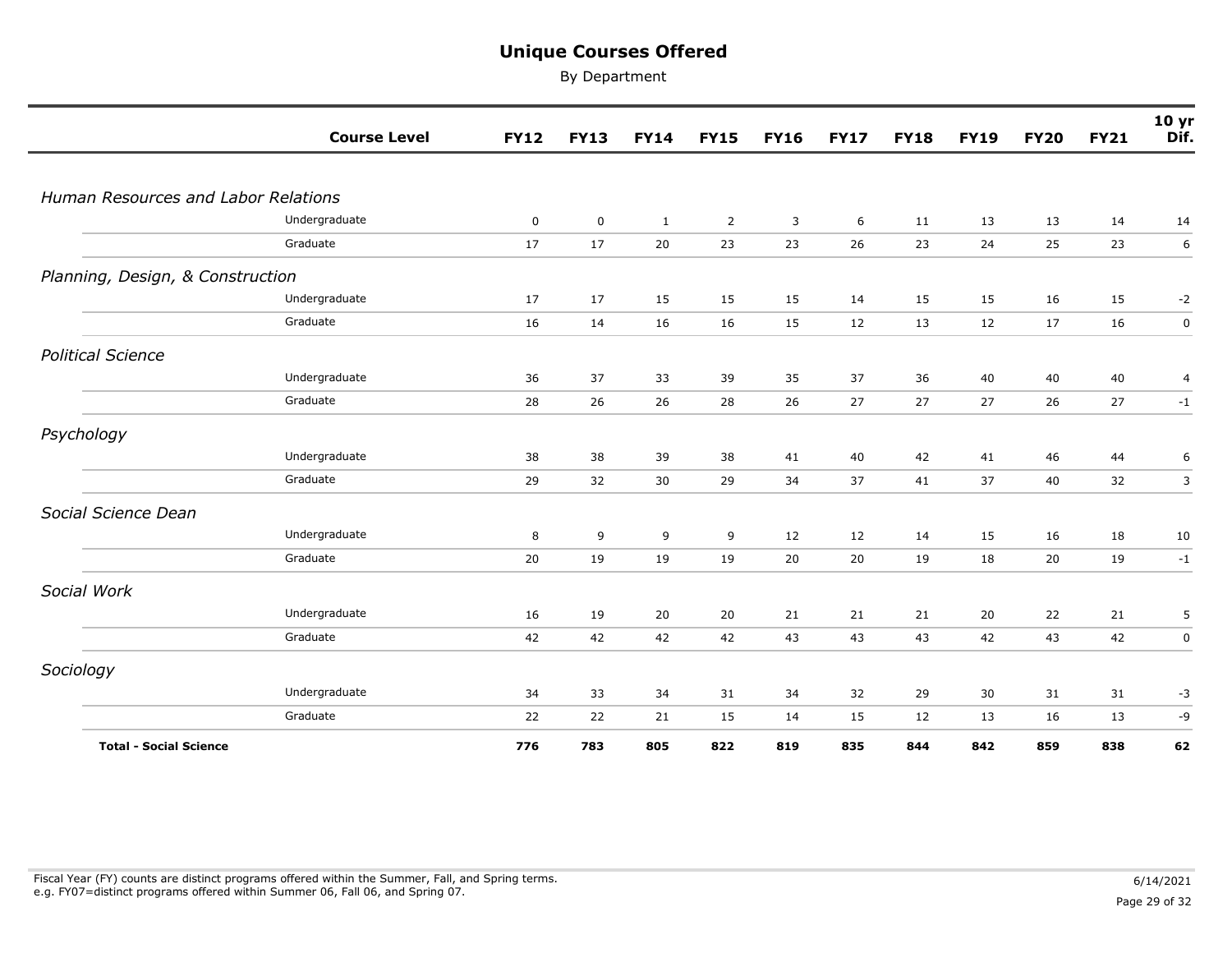|                                       | <b>Course Level</b> | <b>FY12</b>    | <b>FY13</b>                                    | <b>FY14</b>    | <b>FY15</b>    | <b>FY16</b> | <b>FY17</b>    | <b>FY18</b>    | <b>FY19</b> | <b>FY20</b>                      | <b>FY21</b>                    | 10 <sub>yr</sub><br>Dif. |
|---------------------------------------|---------------------|----------------|------------------------------------------------|----------------|----------------|-------------|----------------|----------------|-------------|----------------------------------|--------------------------------|--------------------------|
|                                       |                     |                | <b>Unique Courses Offered</b><br>By Department |                |                |             |                |                |             | <b>Michigan State University</b> | <b>Office of the Registrar</b> |                          |
|                                       | <b>Course Level</b> | <b>FY12</b>    | <b>FY13</b>                                    | <b>FY14</b>    | <b>FY15</b>    | <b>FY16</b> | <b>FY17</b>    | <b>FY18</b>    | <b>FY19</b> | <b>FY20</b>                      | <b>FY21</b>                    | 10 <sub>yr</sub><br>Dif. |
| <b>Veterinary Medicine</b>            |                     |                |                                                |                |                |             |                |                |             |                                  |                                |                          |
| Large Animal Clinical Sciences        |                     |                |                                                |                |                |             |                |                |             |                                  |                                |                          |
|                                       | Graduate            | 13             | 17                                             | 15             | 17             | 11          | 15             | 9              | 9           | 9                                | 9                              | $-4$                     |
|                                       | Professional        | 41             | 39                                             | 39             | 37             | 37          | 35             | 36             | 36          | 36                               | 39                             | $-2$                     |
| Microbiology & Molecular Genetics     |                     |                |                                                |                |                |             |                |                |             |                                  |                                |                          |
|                                       | Professional        | $\overline{2}$ | $\mathsf{O}\xspace$                            | $\mathbf 0$    | $\mathbf 0$    | $\mathbf 0$ | $\mathbf 0$    | $\mathbf 0$    | $\mathbf 0$ | $\mathbf 0$                      | $\mathbf 0$                    | $-2$                     |
| Pathobiology & Diagnostic Inves       |                     |                |                                                |                |                |             |                |                |             |                                  |                                |                          |
|                                       | Graduate            | 13             | 9                                              | 12             | 8              | 11          | 8              | 10             | 9           | $\overline{9}$                   | 9                              | $-4$                     |
|                                       | Professional        | 23             | 24                                             | 25             | 25             | 25          | 23             | 23             | 18          | 15                               | 15                             | -8                       |
| Pharmacology & Toxicology             |                     |                |                                                |                |                |             |                |                |             |                                  |                                |                          |
|                                       | Undergraduate       | 5              | 6                                              | $\overline{7}$ | $\overline{7}$ | 11          | 14             | 15             | 16          | 16                               | 17                             | 12                       |
|                                       | Graduate            | 34             | 29                                             | 37             | 33             | 36          | 32             | 37             | 35          | 37                               | 38                             | $\overline{4}$           |
|                                       | Professional        | 6              | 8                                              | 8              | 8              | 8           | $\overline{7}$ | $\overline{7}$ | 5           | 3                                | 3                              | $-3$                     |
| Physiology                            |                     |                |                                                |                |                |             |                |                |             |                                  |                                |                          |
|                                       | Graduate            | 6              | $\overline{4}$                                 | $\mathbf 0$    | $\mathsf{O}$   | 0           | $\mathsf 0$    | $\mathsf 0$    | $\mathbf 0$ | $\pmb{0}$                        | $\mathsf{O}\xspace$            | -6                       |
|                                       | Professional        | 6              | 8                                              | 8              | $\overline{7}$ | 8           | 9              | 3              | 5           | $\overline{4}$                   | $\overline{4}$                 | $-2$                     |
| <b>Small Animal Clinical Sciences</b> |                     |                |                                                |                |                |             |                |                |             |                                  |                                |                          |
|                                       | Graduate            | 10             | 9                                              | 10             | 8              | 5           | 5              | 5              | 5           | 5                                | 5                              | $-5$                     |
|                                       | Professional        | 29             | 30                                             | 27             | 32             | 33          | 30             | 28             | 28          | 29                               | 27                             | $-2$                     |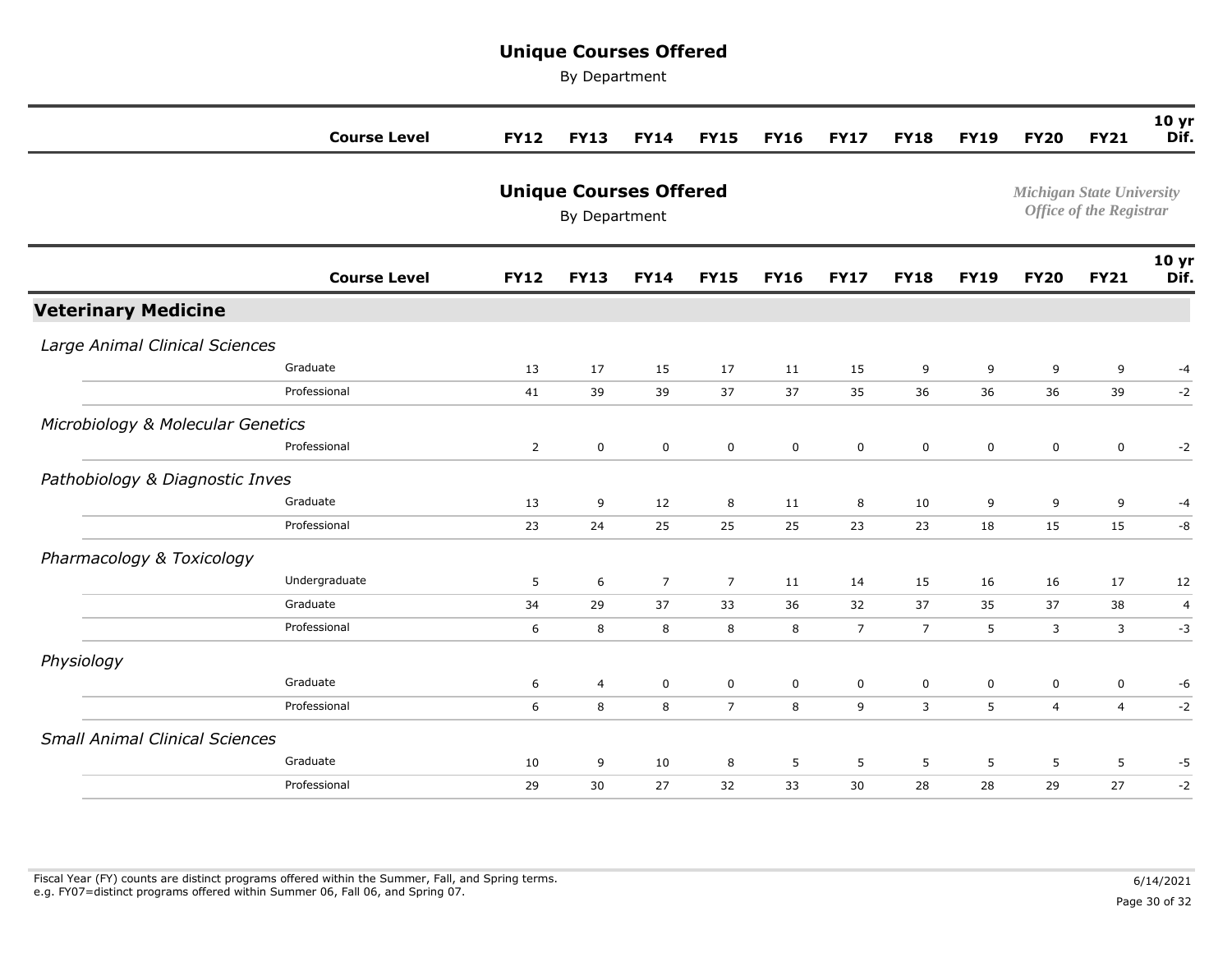|                                    | <b>Course Level</b> | <b>FY12</b> | <b>FY13</b> | <b>FY14</b> | FY15 | <b>FY16</b> | <b>FY17</b> | <b>FY18</b> | <b>FY19</b> | <b>FY20</b> | <b>FY21</b> | 10 <sub>yr</sub><br>Dif. |
|------------------------------------|---------------------|-------------|-------------|-------------|------|-------------|-------------|-------------|-------------|-------------|-------------|--------------------------|
| Veterinary Medicine Dean           |                     |             |             |             |      |             |             |             |             |             |             |                          |
|                                    | Undergraduate       | 48          | 51          | 51          | 51   | 51          | 51          | 51          | 51          | 51          | 51          | 3                        |
|                                    | Graduate            | 23          | 28          | 26          | 25   | 23          | 25          | 24          | 23          | 21          | 21          | $-2$                     |
|                                    | Professional        | 23          | 23          | 24          | 24   | 24          | 24          | 24          | 36          | 47          | 47          | 24                       |
| <b>Total - Veterinary Medicine</b> |                     | 282         | 285         | 289         | 282  | 283         | 278         | 272         | 276         | 282         | 285         | з                        |